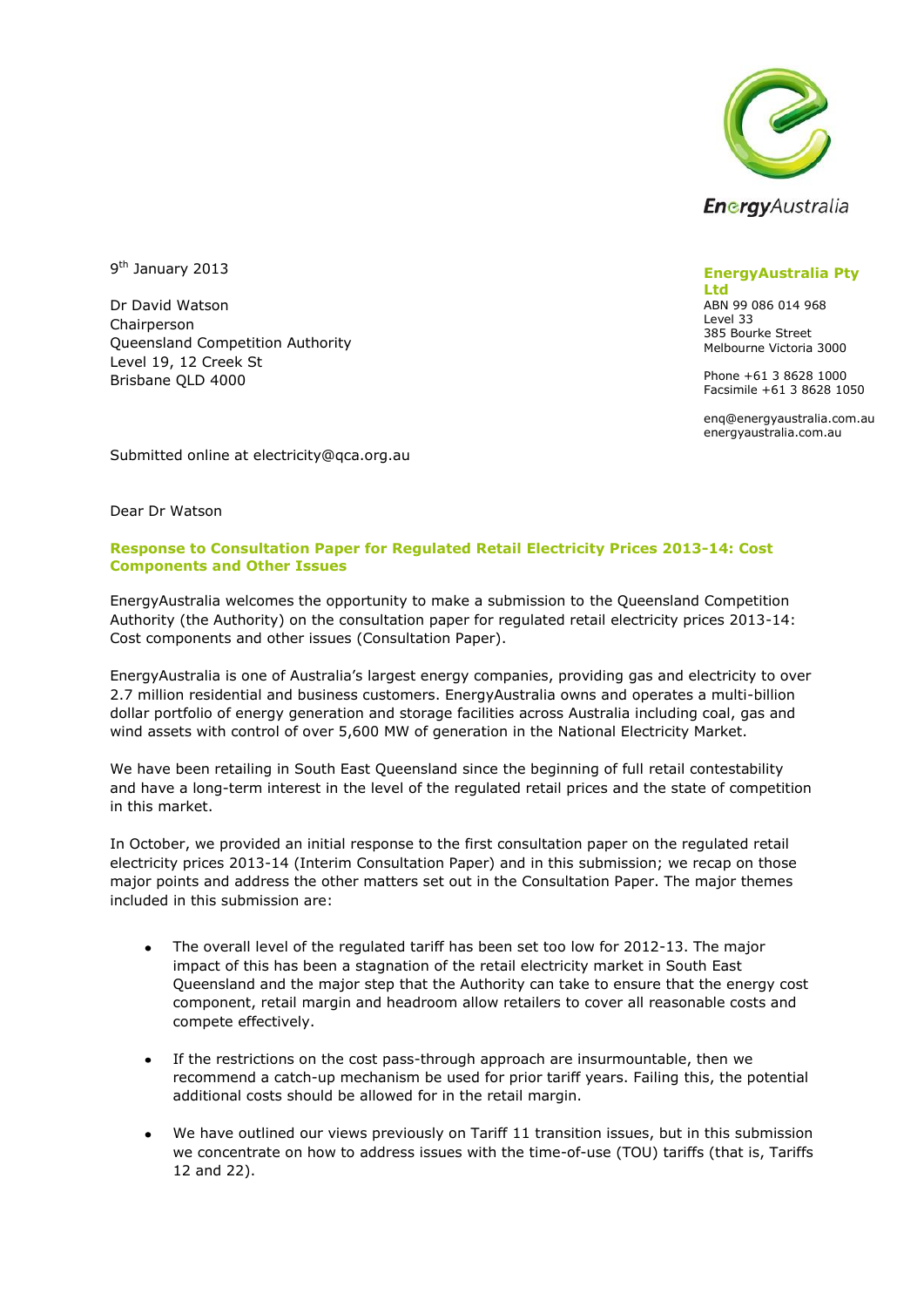Along with the comprehensive review that we believe is necessary to estimate the retail  $\bullet$ margin, we also propose why retail operating costs should be considered in detail to ensure the overall level of the regulated tariff is appropriate.

If you would like more information on this submission, please contact me on (03) 8628 1242.

Yours sincerely

Melinda Green Regulatory Manager - Pricing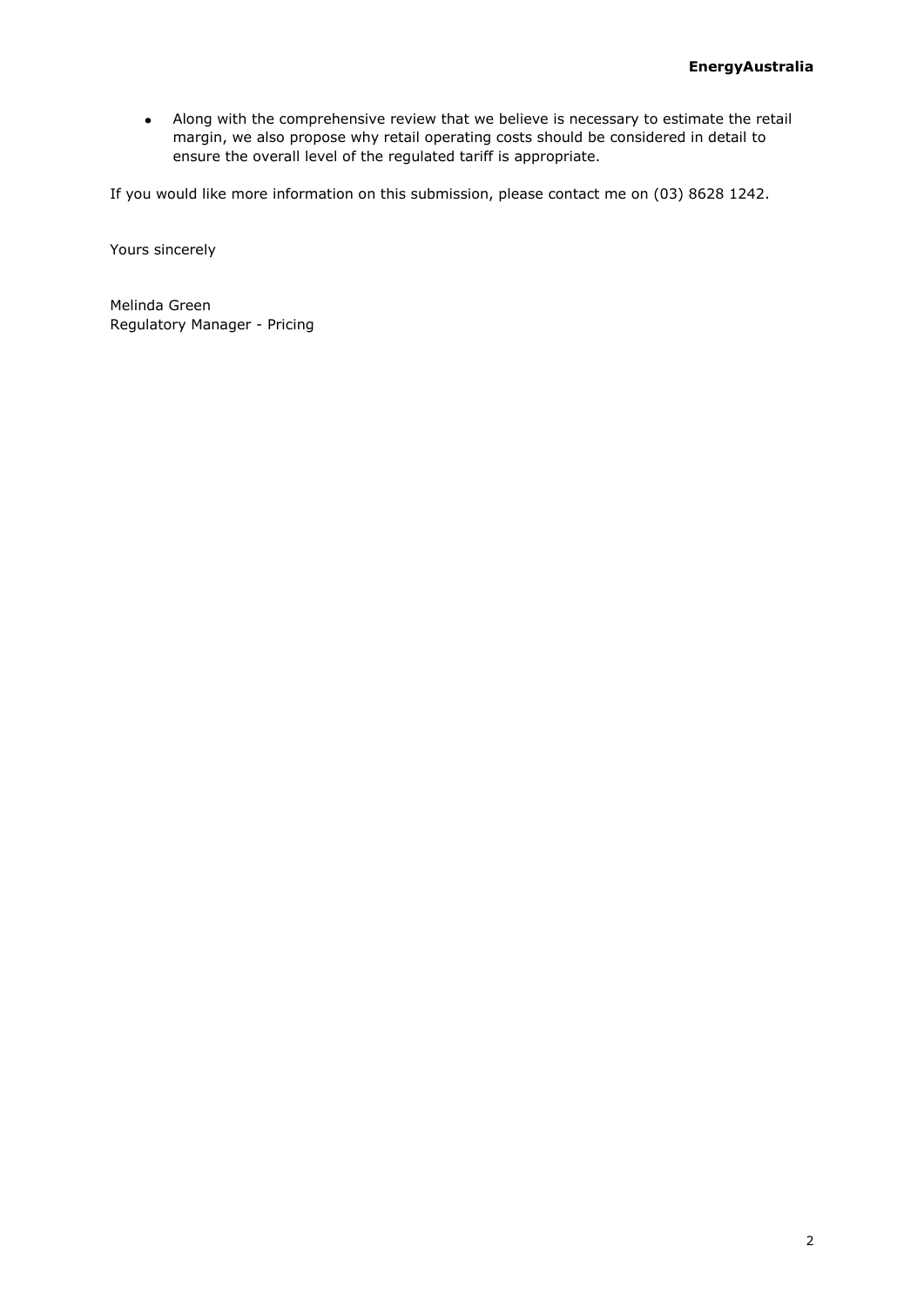

# **EnergyAustralia response to Queensland Competition Authority for the**

**Consultation Paper on Regulated Retail Electricity Prices 2013-14 Cost Components and Other Issues** 

**January 2013**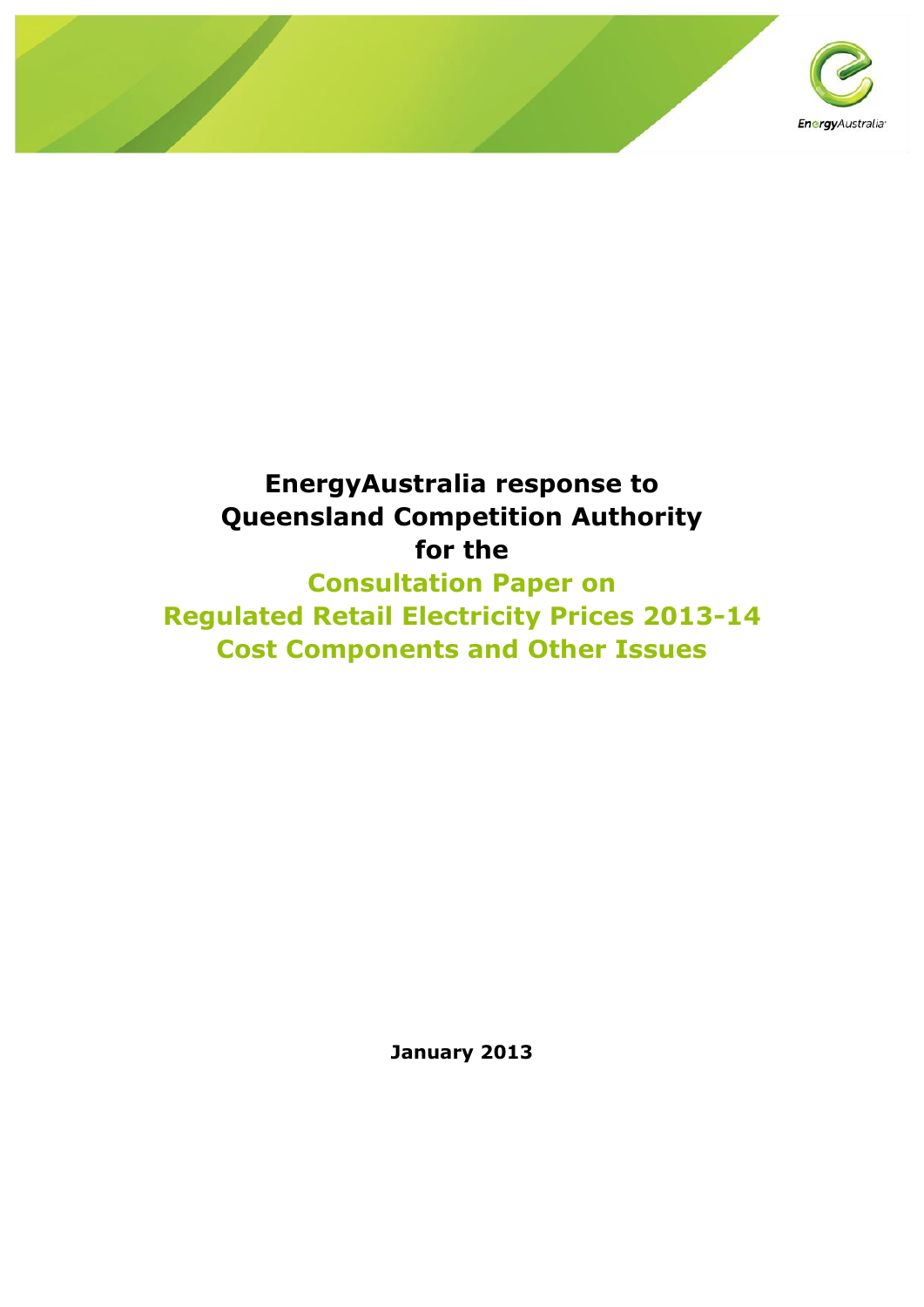## **Contents**

| 1. |      |  |  |  |  |  |
|----|------|--|--|--|--|--|
| 2. |      |  |  |  |  |  |
|    | 2.1. |  |  |  |  |  |
|    | 2.2. |  |  |  |  |  |
|    | 2.3. |  |  |  |  |  |
| 3. |      |  |  |  |  |  |
|    | 3.1. |  |  |  |  |  |
|    | 3.2. |  |  |  |  |  |
|    | 3.3. |  |  |  |  |  |
|    | 3.4. |  |  |  |  |  |
|    | 3.5. |  |  |  |  |  |
|    | 3.6. |  |  |  |  |  |
|    | 3.7. |  |  |  |  |  |
|    | 3.8. |  |  |  |  |  |
|    | 3.9. |  |  |  |  |  |
| 4. |      |  |  |  |  |  |
|    | 4.1. |  |  |  |  |  |
|    | 4.2. |  |  |  |  |  |
|    | 4.3. |  |  |  |  |  |
| 5. |      |  |  |  |  |  |
|    | 5.1. |  |  |  |  |  |
|    | 5.2. |  |  |  |  |  |
|    | 5.3. |  |  |  |  |  |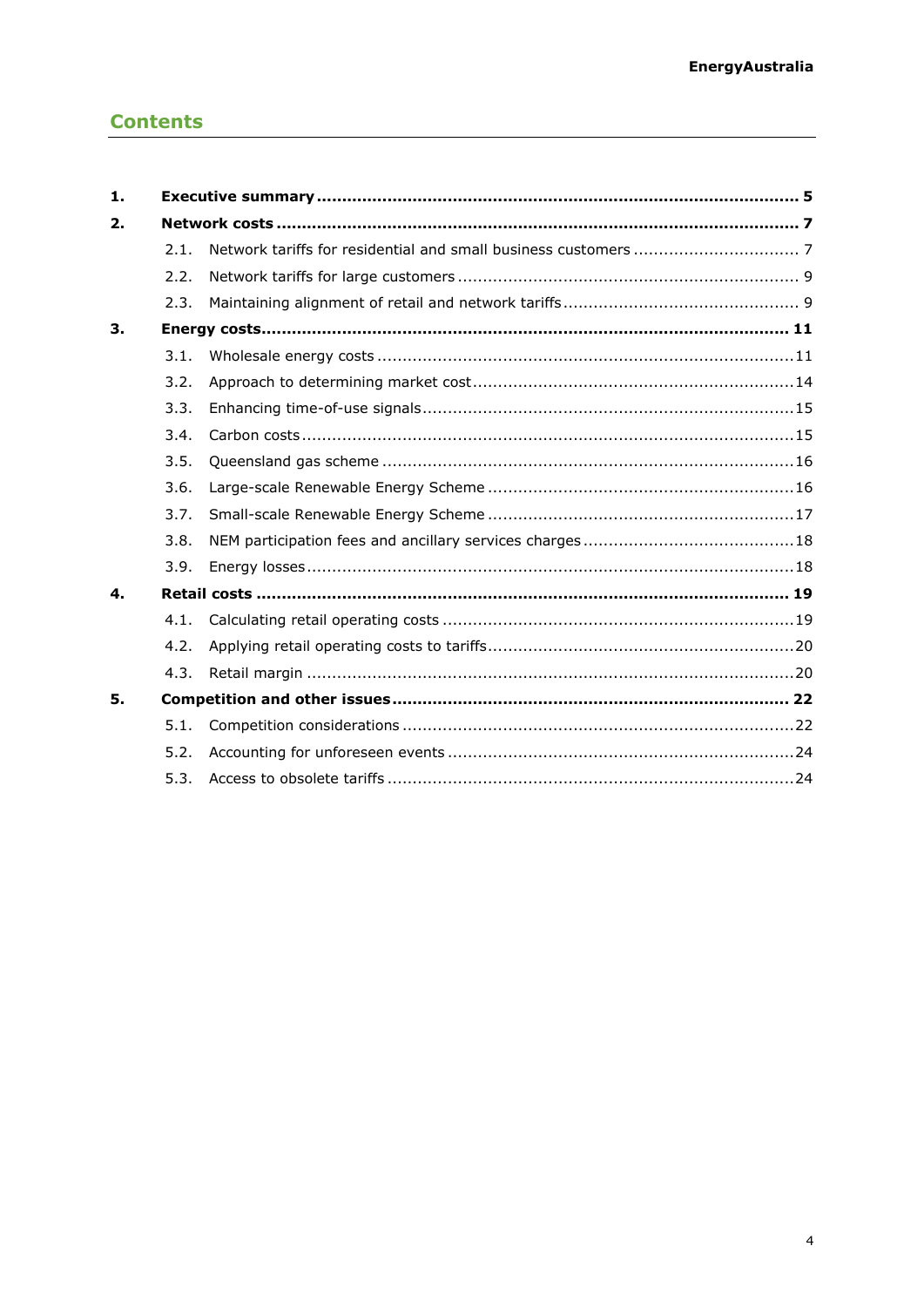## <span id="page-4-0"></span>**1. Executive summary**

EnergyAustralia welcomes the opportunity to provide comments on the Consultation Paper on Regulated Retail Electricity Prices 2013-14: Cost Components and Other Issues. This executive summary outlines our key points, which are discussed in more detail in our submission.

#### *Network costs*

The introduction of the Network + Retail approach that allows network costs to be passed-through has been a positive step. However, some areas remain where improvements are needed.

Analysis of the network rates for residential Tariff 11 and 12 shows that more could be done by Energex to assist in improving the attractiveness of Tariff 12. Similarly, issues with the peak and off peak rates of the business TOU tariff (Tariff 22) could be improved by addressing the underlying network tariff, but could also be aided by the introduction of interval metering which would also allow the benefit of the time difference of energy prices to be reflected in the tariff.

Another issue with the N+R approach is that final network tariffs are not available prior to the setting of the final regulated retail tariffs. If no mechanistic solution can be found to address this issue, we suggest an additional allowance is included in the retail margin to manage the network pricing timing mismatch risk.

#### *Energy costs*

The fundamental issue in this review for us is the proposed retention of the market cost based approach to setting the wholesale energy costs. Whilst reiterating arguments we put forward in our submission to the Initial Consultation Paper, we look deeper into the reasons that appear to be important in leading the Authority and ACIL Tasman to reject an approach that includes the long run marginal cost (LRMC) of generation. We also comment on possible improvements to the market cost methodology and ask that the Authority fully outline the treatment of risks and how these are accounted for in the energy costs, retail margin and/or headroom components.

Enhancement of time-of-use signals in regulated tariffs could be achieved by allowing the widespread introduction of interval metering. We don't agree with the synthesis of peak and off peak wholesale prices that bear no relation to retailers' true costs in order to sharpen TOU pricing signals.

For most of the small components of the energy costs (for example, the Large-scale Renewable Energy Scheme, Queensland gas scheme costs and energy losses, amongst others) we support the same approach used by the Authority in the 2012-13 Determination. Whilst the approach to Smallscale Renewable Energy Scheme (SRES) costs used in the last Determination is largely suitable, we've discussed possible approaches to managing timing issues in properly estimating SRES costs.

## *Retail costs and margin*

We present reasons why the allowance for retail costs should be reviewed afresh as part of this regulatory process rather than relying on the simple indexing of the retail costs used in the last Determination. Caution is also recommended in undertaking a benchmarking approach to calculate the retail operating cost component.

The risk of retailers making excess profits is negligible as both the threat of, and actual, competition means that any excess profits will be competed away. Our view is that the retail margin used in the 2012-13 determination (5.4%) is too low and we recommend a range of 6.5-7%. The retail margin should also be increased to allow for non-systematic risks such as the lack of an effective cost pass-through mechanism to address changes in network and retail costs and to allow for risks not covered by a market cost approach to determining energy costs.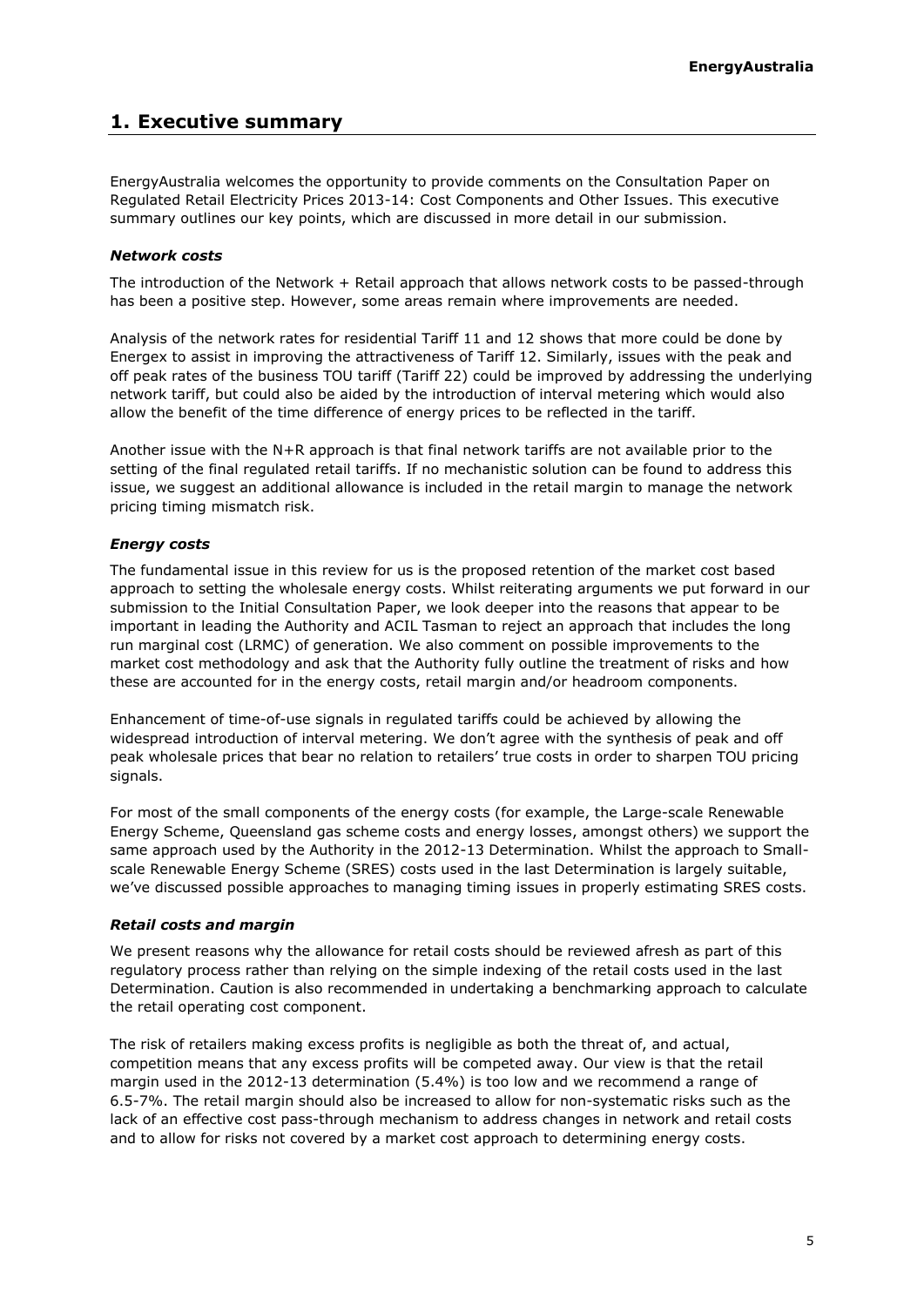## *Competition and other issues*

The Authority suggests that there has been no decline or stalling of competition in the South East Queensland retail electricity market, however we disagree and discuss what indicators and underlying trends we currently observe in sales and marketing behaviour amongst retailers. Several ideas are discussed for assessing and improving competition in Queensland.

The ability of the Authority to allow for unforeseen events is limited under the Electricity Act and Delegation. Given the level of change occurring in the electricity market, some type of catch-up mechanism is highly preferred. If this is not possible under the Delegation then we request that the Authority makes additional allowance for additional costs when setting the retail margin.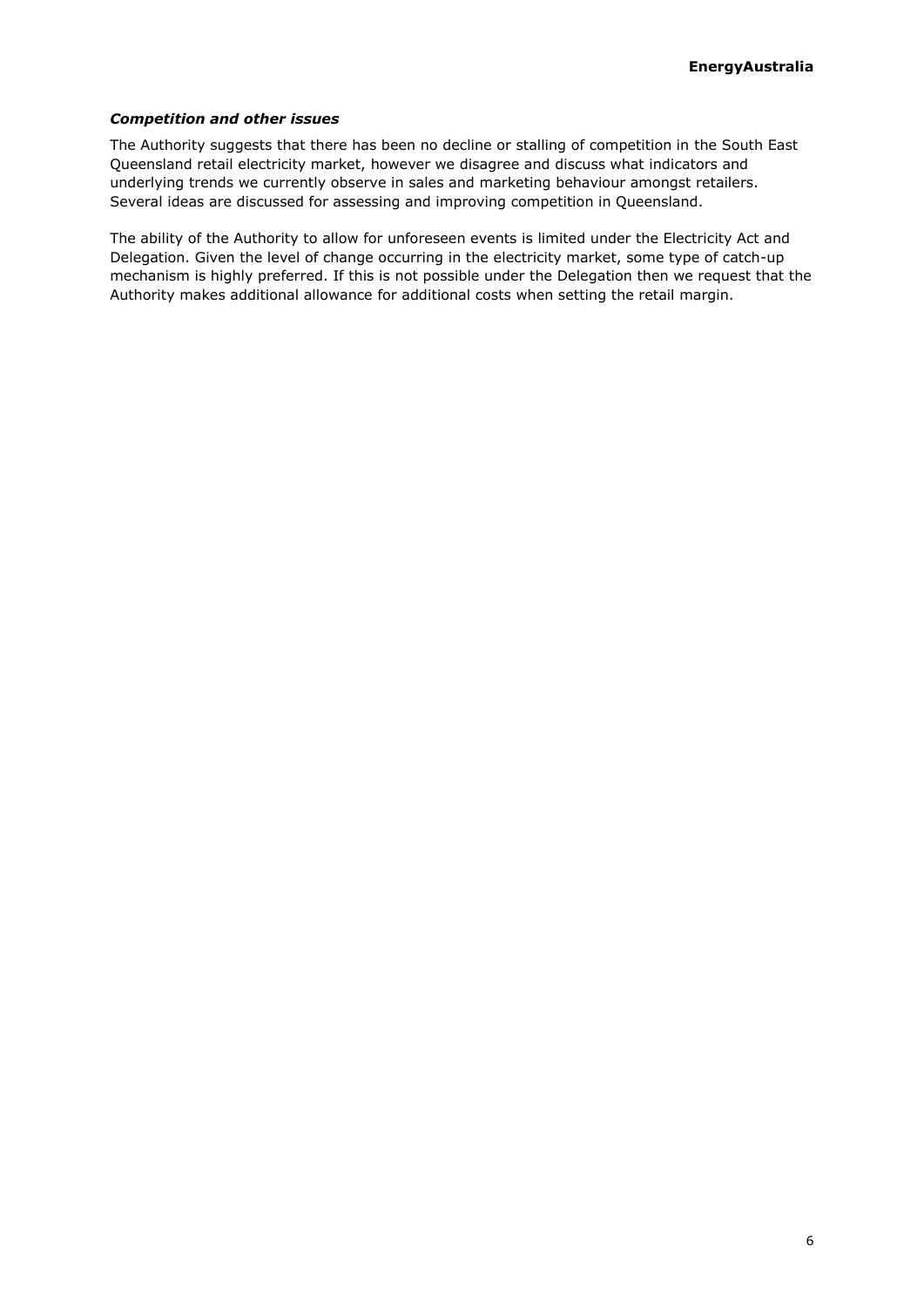## <span id="page-6-0"></span>**2. Network costs**

ł

#### <span id="page-6-1"></span>**2.1. Network tariffs for residential and small business customers**

The Authority seeks stakeholders' views on the following:

a) the suitability of Energex's network tariffs as the basis of retail tariffs for small customers and, in particular, whether the network tariffs need to provide stronger time-of-use signals;

#### *Residential time-of-use tariffs*

#### *Transition arrangements for Tariff 11*

Until Tariff 11 has transitioned to reflect the actual fixed and variable costs, retailers will continue to subsidise low usage customers through the under-recovery of fixed costs. This issue is exacerbated by customers reducing their usage through the installation of solar panels. We have separately commented on Tariff 11 in our submission to the Interim Consultation Paper. $<sup>1</sup>$ </sup>

#### *Attractiveness of Tariff 12*

In our view, the low take up of Tariff 12 results from both the price level of the usage and the supply charges between the Energex residential TOU network tariff (8900) and the usual flat residential network tariff (8400). The adjustment made the Energex 8400 tariff in relation to the Queensland government freezing Tariff 11 was a 10 cents per day reduction in the supply charge. The usage rate for network tariff 8400 increased from 8.824 c/kWh to 10.2 c/kWh between 2011/12 and 2012/13 so this rate and the usage rates in the TOU tariff (8900) are presumably set at a level deemed appropriate by the Australian Energy Regulator (AER). If this is so, the attractiveness of Tariff 12 would not be completely addressed by the transition of Tariff 11 to cost reflective levels alone.

Our assessment of the retail tariffs shows that considering usage rates alone, a customer using 6 MWh per annum with a typical usage split across peak, off peak and shoulder periods would be better off on Tariff 12 than Tariff 11. However considering the same analysis of the corresponding Energex network tariffs 8900 (and 8400, the costs are higher on the tariff 8900, that is the underlying network tariff for Tariff 12 (table 1).

| <b>Network</b><br><b>Tariff</b> | <b>Tariff</b><br><b>Component</b> | <b>Network</b><br>usage<br>rate | <b>Difference to</b><br>8400 rate |        | Usage $2$ | <b>Difference</b><br>to 8400 | <b>Total cost</b><br>(usage only) |              |
|---------------------------------|-----------------------------------|---------------------------------|-----------------------------------|--------|-----------|------------------------------|-----------------------------------|--------------|
|                                 |                                   | c/kWh                           | c/kWh                             | $\%$   | kWh/gtr   | \$/qtr                       | $\frac{4}{10}$                    | % diff       |
| 8400                            | All time                          | 10.2                            |                                   |        | 1500      |                              | \$153.00                          |              |
|                                 | Peak                              | 23.525                          | 13.325                            | 131%   | 268       | \$35.69                      | \$32.20<br>extra                  | 21%<br>extra |
| 8900                            | Shoulder                          | 11.369                          | 1.169                             | 11%    | 770       | \$9.00                       |                                   |              |
|                                 | Off Peak                          | 7.496                           | $-2.704$                          | $-27%$ | 462       | $-$12.49$                    |                                   |              |

#### **Table 1: Comparison of price level difference between Energex network tariff 8400 and 8900 usage rates for a residential customer**

<sup>&</sup>lt;sup>1</sup> EnergyAustralia, Response to the Regulated Retail Electricity Prices 2012-13 Interim Consultation Paper, pages 11-12

<sup>&</sup>lt;sup>2</sup> Reliable information on the usage splits for customers on network tariff 8900 are not available to us due to the low take up of customers to Tariff 12. To calculate these values we've assumed typical usage of: 6MWh pa, that peak usage is 50% greater than implied by an analysis of the peak, shoulder and off peak hours (respectively 20, 85 and 63 hours each per week). This results in a usage split of 18% peak, 51% shoulder and 31% off peak.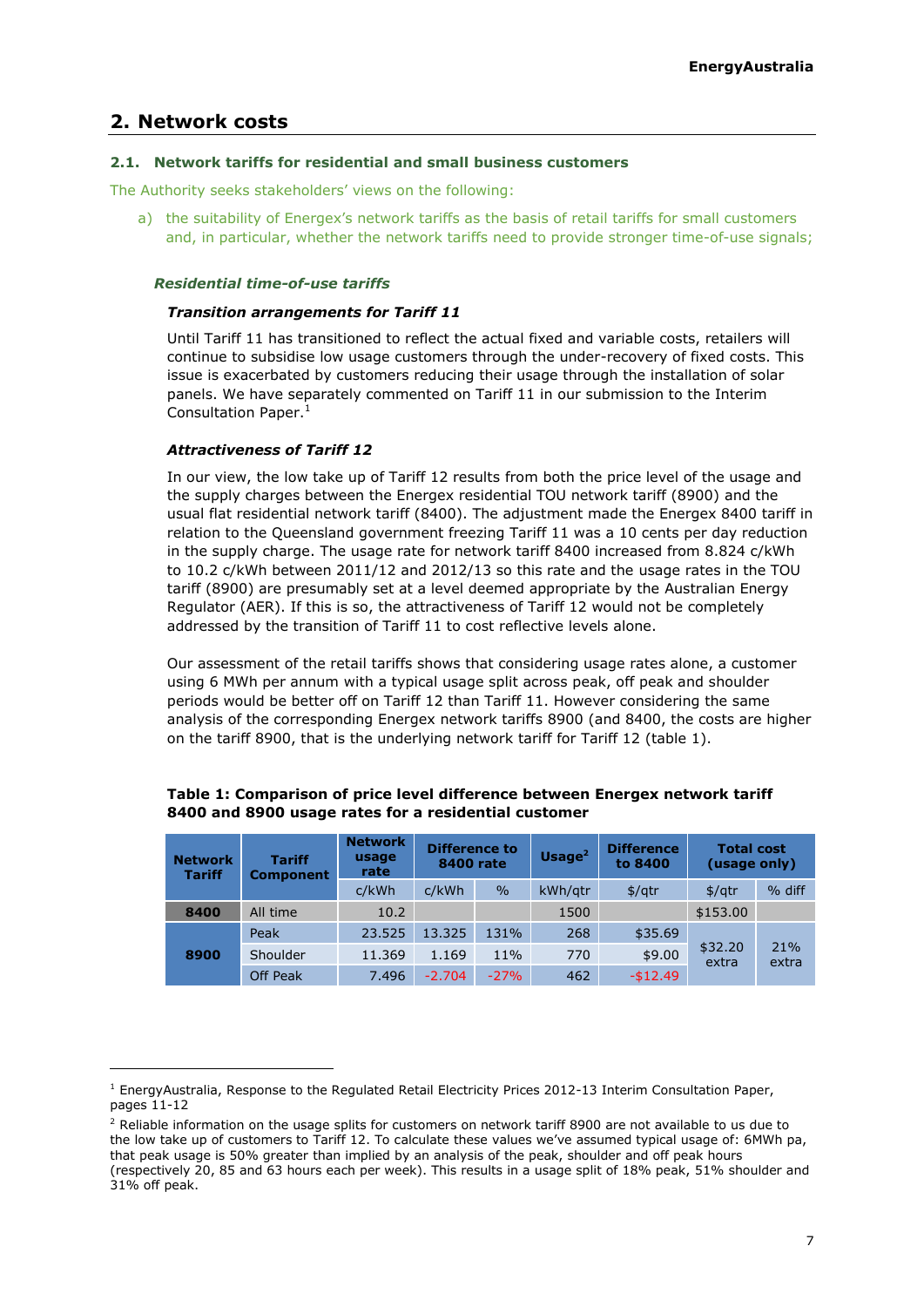This indicates to us that the price level of the usage rates of tariff 8900 may not be set at the appropriate level compared to tariff 8400. The results of the analysis are not surprising as the 8900 usage rate for the peak period is more than double the all time rate for the flat 8400 tariff. The shoulder rate is also 11% higher for tariff 8900. Therefore, even if the supply charges for these two network tariffs were to be equal, then we would expect a customer would have to shift significant usage to the off peak period for tariff 8900 to produce lower costs than tariff 8400. Depending on the outcome of future regulated retail price reviews, these underlying network usage rates may contribute to the retail rates for Tariff 12 being unattractive compared to Tariff 11.

We support the introduction of TOU retail pricing in Queensland and encourage the Authority, Energex and the AER to ensure that tariff 8900 is set relative to tariff 8400 to in such as way that allows regulated and market based pricing for residential TOU tariffs to be competitive with the residential flat tariffs. This will assist Queensland in addressing issues around peak demand is a key driver of energy and network costs.

However, in addressing any of the current issues with the TOU network or retail tariffs, we strongly encourage Energex and the Authority to adjust the existing tariffs (8900 and Tariff 12) rather than creating new TOU tariffs. Creating an additional new residential network and regulated retail TOU tariff to replace Energex tariff 8900 and Tariff 12 for a very small group of customers would add unnecessary tariff implementation costs for all retailers. It would be far cheaper to completely revise these existing tariffs and compensate existing customers on 8900/Tariff 12 for any detrimental pricing impacts.

#### *Business time-of-use tariffs*

The improvement and introduction of TOU and other innovative tariffs for business could also assist in bringing down peak demand and minimising cost increases for Queensland customers. In particular, we suggest:

- The peak to off peak ratio in Tariff 22 could be increased if the Queensland Government allowed Energex to convert meters to interval (half hourly) readings to allow separate peak and off peak energy costs to be calculated (see section [3.3\)](#page-14-0).
- The sharpening of the TOU signals in Tariff 22 could also be achieved if Energex  $\bullet$ were able to alter network tariff 8800/8700 in a cost reflective way such that there was a greater difference between the peak and off peak rates.
- Critical peak pricing or demand based network/retail tariffs could be suitable for  $\bullet$ some small business customers, however we would not like to see these introduced without an ability for customers to access their demand reading at any point in time; and a trial being conducted to ensure that customers are able to respond effectively to the demand price and to establish an effective tariff structure. Both critical peak pricing and demand based products will require interval metering.

## *Solar network tariff*

The Authority discusses the idea of creating a new solar network tariff in the Consultation Paper. $3$  Before judging this proposal, we would like to see how Energex would construct a solar PV network tariff and how the price level would compare to the current tariffs. We are not convinced that a new Energex solar network tariff would necessarily be the best solution even though it could theoretically help to reduce the existing cross-subsidisation of solar customers by non-solar customers.

If a more cost reflective solar network tariff were to apply only to new customers installing solar panels then this would be unfair. On the other hand, it could be operationally difficult and create significant backlash if the new solar tariff applied to all customers in Queensland with solar panels. The introduction of a specific solar network tariff would require retailers

<sup>3</sup> QCA, Consultation Paper, pages 5-6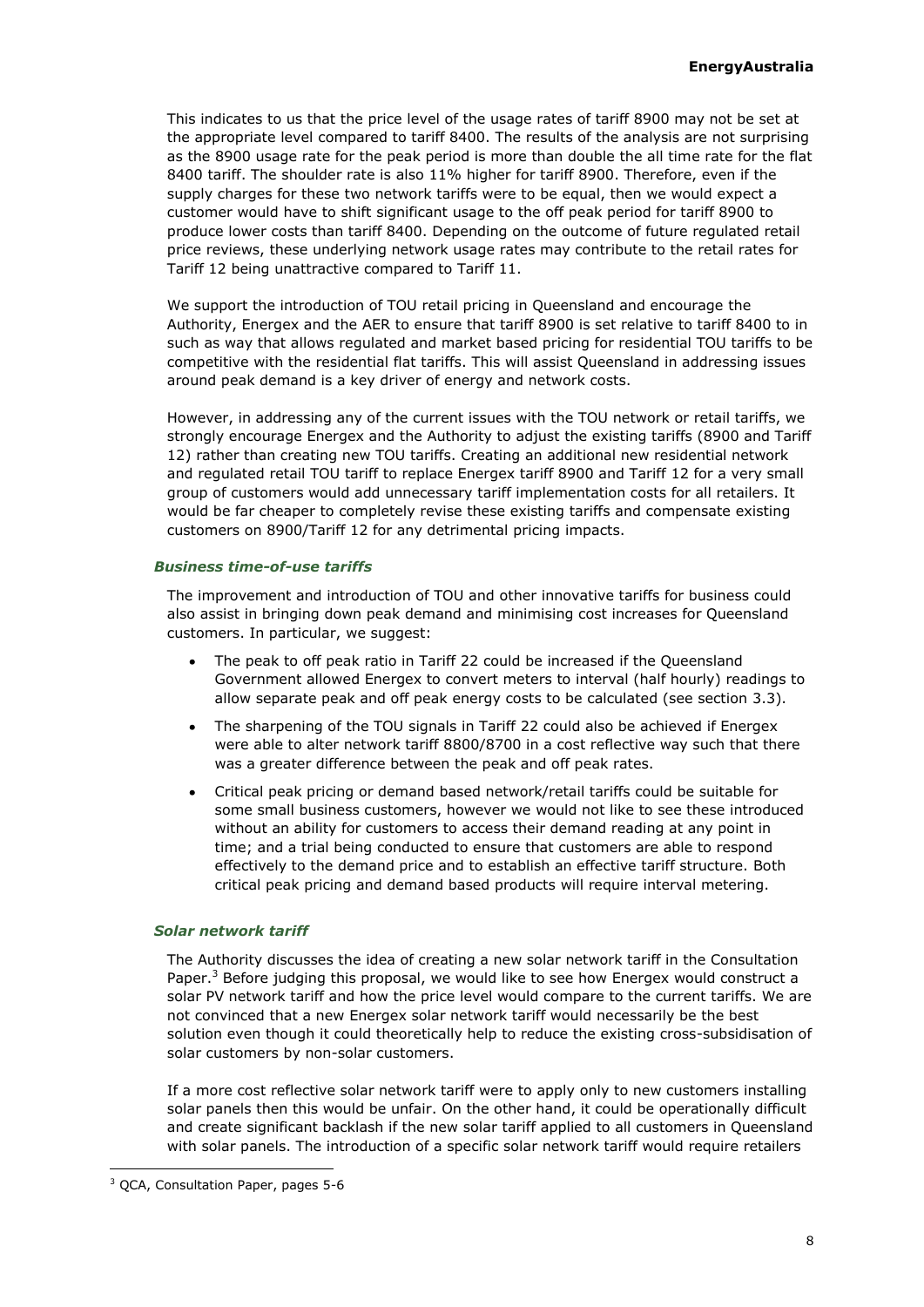to implement new solar retail pricing that takes into account the new network costs. For solar customers this would mean a price increase. For retailers the creation of new solar tariffs would add to the already higher retail operating costs for solar customers.

We generally support cost reflectivity in network tariffs, but at times this can be difficult to achieve or may have unintended consequences. For example, the additional costs for a solar customer to connect to the network compared to a non-solar customer may vary widely and be difficult to predict and recover equitably from this customer group. It would be useful for Energex to comment further before any firm conclusions are made.

## <span id="page-8-0"></span>**2.2. Network tariffs for large customers**

The Authority seeks stakeholders' views on the following:

- b) the suitability of Ergon Energy's network tariffs as the basis of retail tariffs for large customers and, in particular;
	- i. whether the network tariffs need to provide time-of-use signals?
	- ii. whether notified prices for large customers should be based on network charges in Ergon Energy's East pricing zone, transmission region 1 and, if not, what should they be based on?
	- iii. what better options, if any, are there for the network charge(s) to be used as the basis for notified prices for very large Ergon Energy customers?

We support the transition of large customers in the Ergon Energy area to competitive retail tariffs. Last year the Authority improved the cost reflectivity of regulated retail tariffs for large customers in the Ergon area by introducing new regulated retail tariffs that better aligned to the costs of supplying these large customers.<sup>4</sup> This is a positive step for encouraging other retailers to enter the market and begin making competitive offers to these large customers.

Large electricity customers should be on cost reflective tariffs (including being on sitespecific network tariffs) and should see the price signals from the network tariff – i.e. the inclusion of TOU and demand components. Some of these customers may have their electricity costs subsidised by the Queensland Government under the community service obligation (CSO), and others may be paying more than they would on a market contract.

## <span id="page-8-1"></span>**2.3. Maintaining alignment of retail and network tariffs**

## The Authority seeks stakeholders' views on how best to maintain alignment between network and retail tariffs.

We recognise the timing issues raised by Energex and the Authority that are associated with obtaining final network tariffs for use in the setting of the regulated retail prices.<sup>5</sup> Despite the best endeavours of Energex we appreciate that there is always a chance that the Australian Energy Regulator (AER) will require changes to the network tariffs proposed by Energex before approving these by the  $31<sup>st</sup>$  May in any year (or possibly later).

In the last Determination, the Authority considered three different options for maintaining alignment between retail and network tariffs.<sup>6</sup> Of these options, two required changes to regulatory and legislative timeframes and were more difficult to implement than the third option (c). This latter option relied on the Authority using **proposed** network tariff pricing in determining the regulated tariffs and making adjustments after the  $1<sup>st</sup>$  July if necessary.

<sup>4</sup> QCA, Regulated Retail Electricity Prices 2013-14 Transitional Issues: Consultation Paper, October 2012, page 11

<sup>5</sup> QCA, Consultation Paper, page 10

 $6$  OCA, Regulated Retail Electricity Prices 2012-13: Final Determination, May 2012, page 16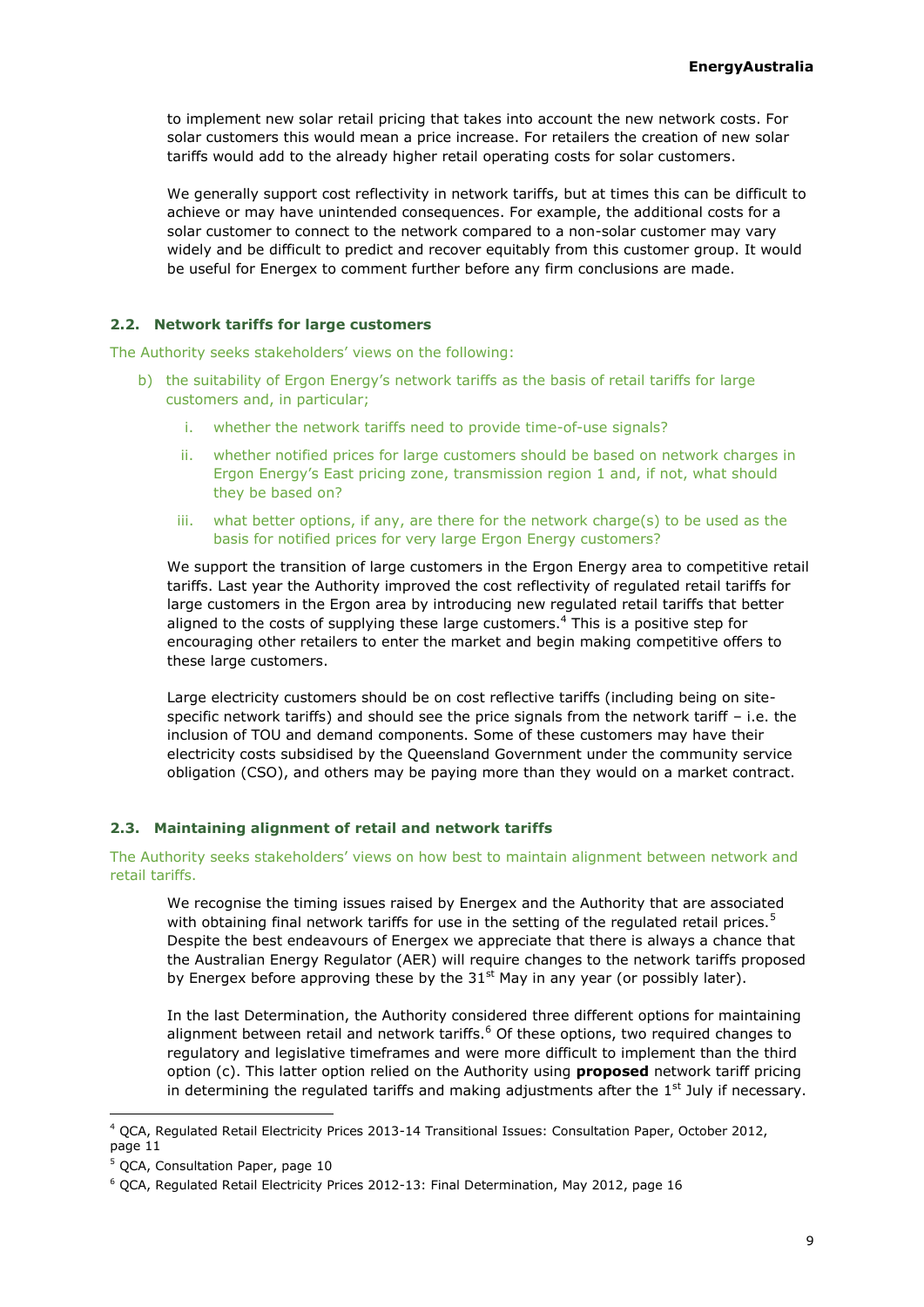In the last Determination, the Authority discussed the possibility of adjusting regulated retail tariffs that apply from the  $1<sup>st</sup>$  July as well as any adjustments due to the time lag in resetting prices.<sup>7</sup> However, it appears that in this consultation, the Authority considers that they would need to do this prior to the 1<sup>st</sup> July (when the tariffs take effect) as there is no allowance made in the Delegation for cost pass-through events during the tariff year. Therefore, we question that option (c) really addresses the issue effectively.

In addition, the Authority noted in the last Determination that there were potential issues with option (c) being seen to be inconsistent with the requirement in the Delegation to implement an  $N+R$  approach. $8$  We agree that this is the case. When considering the introduction of Time of Use (TOU) tariffs or any other multi-part network tariff, we believe that there are several reasons why the proposed network tariffs may differ substantially from the ones finally approved by the AER.

We have observed (particularly in Victoria<sup>9</sup>) that the AER must consider the pricing structure and pricing of each component. Differences in methodology and approach between individual distributors and the AER appear to lead to wide variations between the proposed and final network tariffs. Some of the specific matters that the AER and distributors may differ on include:

- $\bullet$ estimations of how many customers will take up a new network tariff;
- pricing level differential between old and new tariffs e.g. to encourage take up of a  $\bullet$ new TOU tariff compared to an existing flat tariff;
- assumed usage splits between peak, off-peak and shoulder components once  $\bullet$ customers have a price incentive to shift usage away from peak times; and
- the appropriate price differential between each tariff component i.e. between peak  $\bullet$ and off-peak prices.

In our experience, the first two matters can lead to significant impacts to the pricing of the existing network tariffs, not just to new tariffs being introduced or substantially altered.

In this consultation, the Authority is considering the attractiveness of Tariffs 12 and 22, and Energex has expressed interest in introducing new types of pricing.<sup>10</sup> There is also greater potential for larger differences between proposed and final tariffs when the network price path increase is higher. The expected increase for Energex distribution use of system (DUOS) SAC Non-demand (i.e. residential and small business) network tariffs in 2013/14 is 24%, which is higher than allowed in recent years. $^{11}$ 

For all these reasons, we are concerned that there could be a material difference or even a delay in the setting of final network prices in South East Queensland in mid 2013 that could materially retail electricity margins and therefore competition over the 2013-14 year. If the Authority can see no effective way around these timing issues then we feel it is appropriate that a higher retail margin be allowed to compensate retailers for the additional risk. This extra retail margin could be determined by estimating the possible percentage difference between proposed and final network tariffs and be converted to a percentage margin using the final N and R components used by the Authority to set the regulated retail tariffs (see discussion in section [4.3.1\)](#page-19-2).

 $7$  QCA, Regulated Retail Electricity Prices 2012-13: Final Determination, May 2012, pages 16, 18

<sup>8</sup> QCA, Regulated Retail Electricity Prices 2012-13: Final Determination, May 2012, page 16

<sup>&</sup>lt;sup>9</sup> See for example the extended review process for the approval by the AER of the SP AusNet annual electricity network pricing proposal for 2013 at:<http://www.aer.gov.au/node/18375>

<sup>&</sup>lt;sup>10</sup> Energex, Workshop presentations 19<sup>th</sup> December 2012[, http://www.qca.org.au/electricity](http://www.qca.org.au/electricity-retail/NEP/ConsultPaperCostComp.php)[retail/NEP/ConsultPaperCostComp.php;](http://www.qca.org.au/electricity-retail/NEP/ConsultPaperCostComp.php) Energex, Response to the Regulated Retail Electricity Prices 2012-13 Interim Consultation Paper, page 5.

<sup>&</sup>lt;sup>11</sup> Energex, Statement of Expected Price Trends 2012-13, page 4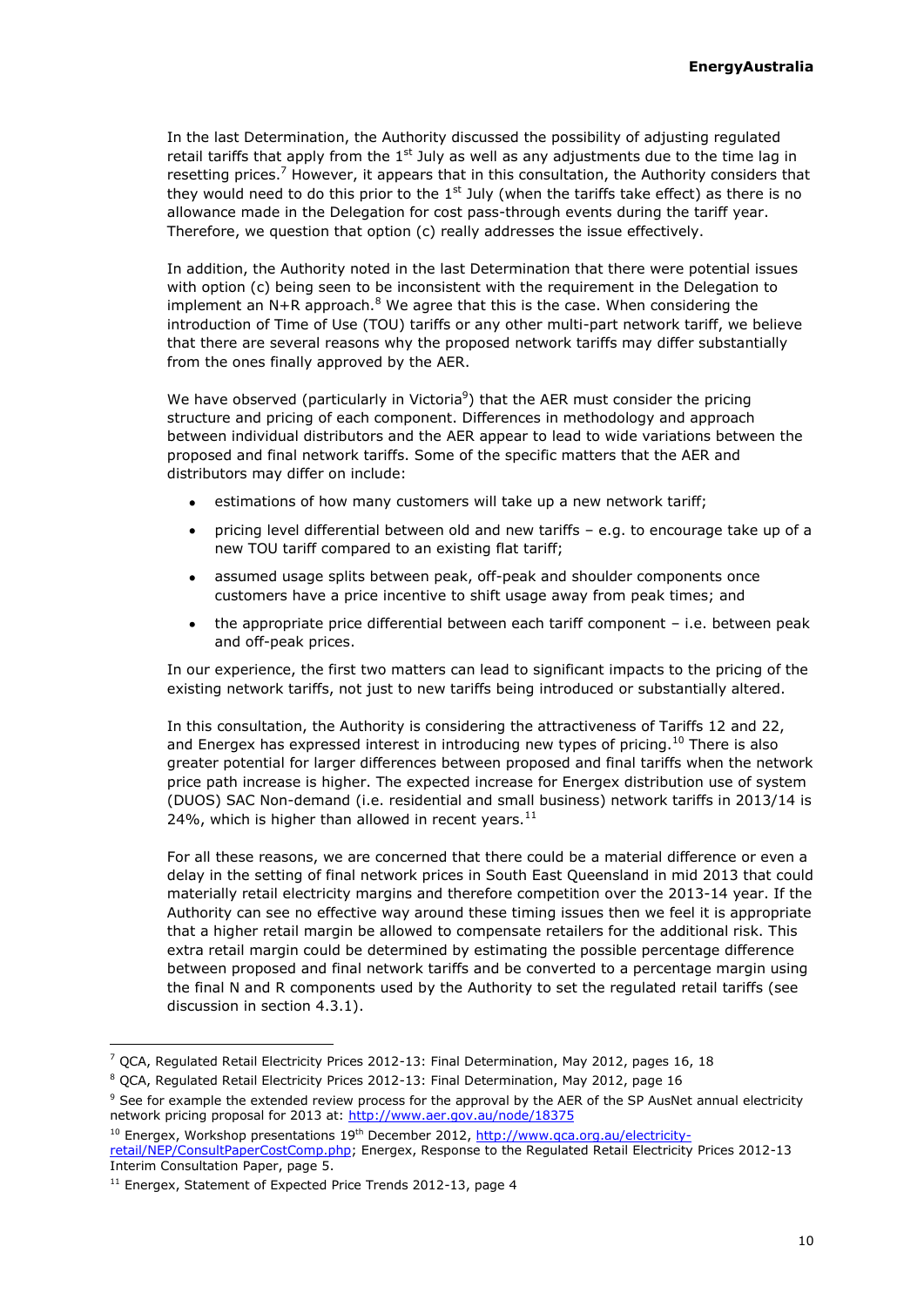## <span id="page-10-0"></span>**3. Energy costs**

## <span id="page-10-1"></span>**3.1. Wholesale energy costs**

## **3.1.1. Potential approaches to calculating wholesale energy costs for 2013-16**

<span id="page-10-2"></span>In our initial submission, we outlined our preference for an LRMC floor approach to setting wholesale energy prices. We still hold the same views and reiterate the points covered in section 3 of our earlier submission to this review.<sup>12</sup>

## *Scope of the Delegation*

ł

We disagree with the Authority's views that the wholesale energy costs must be calculated in such a way that makes them as sensitive to annual fluctuations in wholesale energy cost for the year that prices are being set. Certainly, the use of the market cost approach does usually result in a more highly variable energy cost. However, we don't believe that it is a requirement of the Delegation that the Authority must set prices for each tariff year **based on the costs for each tariff year**. The specific wording in the Delegation is:

'3. In accordance with section 90(5)(a) of the Act, in making a price determination for each *tariff year QCA must have regard to all of the following: (a)The actual costs of marking, producing or supplying the goods or services; …'*

In the Delegation for 2012-13, it was specified that the Authority should include in the cost of purchasing energy in setting the regulated tariffs.<sup>13</sup> However, we question the assumption made by the Authority that costs must apply specifically to one year. Estimating costs for a particular year:

- is a more difficult task when liquidity concerns limit the availability of market contract data;
- is inconsistent with the approach taken by the Authority in determining other cost components in the regulated retail tariff; and
- leads to a more highly variable energy cost that could lead to additional price shocks for customers (compared to a LRMC floor based approach).

In determining Large-scale Renewable Energy Target (LRET) costs, Queensland Gas Scheme costs, National Electricity Market (NEM) fees and ancillary service costs, the Authority has relied on historical data and/or long term averages rather than creating a method for forecasting these costs for the tariff year. These points were discussed in detail in our submission to the Interim Consultation Paper and we believe they are still relevant.<sup>[12](#page-10-2)</sup>

In addition to the Delegation for the 2013-14 period, the Queensland Government made a submission to the Interim Consultation Paper to request the Authority to look at and consult on the points listed in the table below.<sup>14</sup> We've put forward our views on each point raised by the Government.

*1. Whether LRMC is considered an appropriate pricing approach and whether its use has any detrimental consumer or industry consequences.*

Yes, a LRMC floor approach is appropriate and doesn't have any detrimental impacts to consumers or industry.<sup>9</sup> If LRMC is higher than market cost in any year then retailers will use this to provide higher discounts to customers (see point 4 below). We don't believe the use of LRMC will have a detrimental effect on industry – the generation sector faces costs more akin to LRMC and distributors would not be affected by the use of LRMC.

<sup>&</sup>lt;sup>12</sup> EnergyAustralia, Response to the Regulated Retail Electricity Prices 2012-13 Interim Consultation Paper, pages 3-7

<sup>&</sup>lt;sup>13</sup> QCA, Regulated Retail Electricity Prices 2012-13: Final Determination, May 2012, Appendix A, page 122

<sup>&</sup>lt;sup>14</sup> Oueensland Government submission to the OCA, Response to the Regulated Retail Electricity Prices 2012-13 Interim Consultation Paper, page 12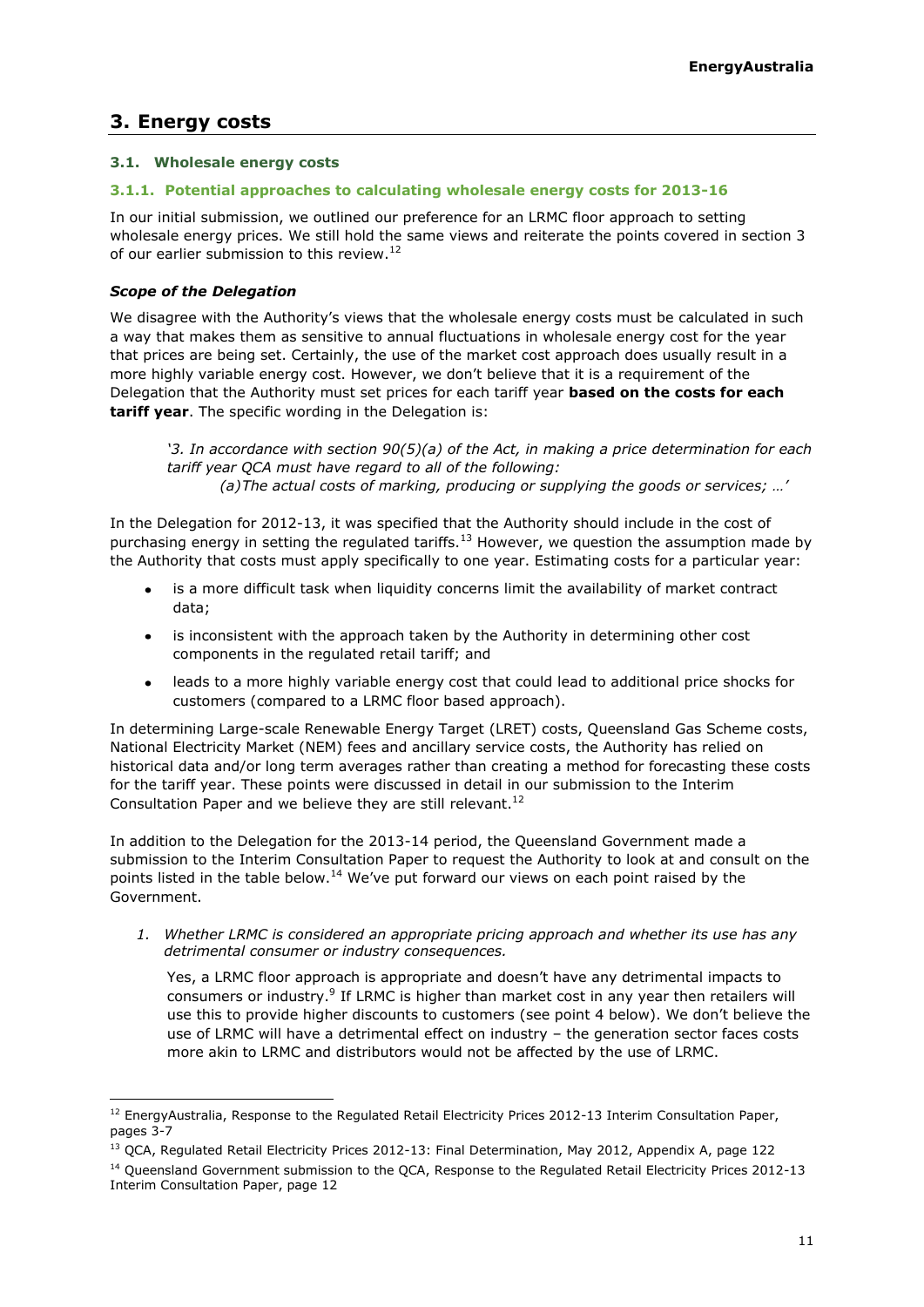*2. Whether a market-based approach is considered an appropriate pricing approach and whether its use has any detrimental consumer or industry consequences.*

The use of a market based approach alone is not as suitable for consumers or industry as we outlined in our initial submission.

*3. Whether a hybrid approach should be considered, such as in NSW, and if so what the appropriate proportion should be.*

A LRMC based floor approach is a hybrid approach. If the Authority were to consider a weighted average approach of LRMC and market costs similar to that include in the Independent Pricing and Regulatory Tribunal (IPART) Terms of Reference set by the NSW Government, then it would be more complicated to assess what the appropriate proportions should be.

*4. What are the consequences of the adopted approach on retail competition, consumers and the industry.*

Broadly, the risks in choosing a methodology to determine the wholesale energy cost are asymmetric. An energy cost that is set too low will particularly hamper retail competition and send detrimental signals to generators. However, the risks of allowing the energy cost to be slightly higher than the actual costs in any year are lower as retails will 'compete away' any additional allowance.

The dynamics of a retail business are such that retailers will use to the utmost any means to attract and retain customers. As a collective group, retailers will not accept a higher than necessary margin. If margins are too high then there will be profits to be made by any retailer who increases their market share by offering a lower price than their competitors offer. If this behaviour is not occurring to the degree expected, then the obvious conclusion is that the level of the tariff is less than adequate for supporting competition.

## *ACIL Tasman recommendations*

ł

In ACIL's discussion on the cost of energy for customer retail services, they postulate that a vertically integrated retailer who acts rationally should have an advantage in that the costs of its own generation would be expected to be no more than the cost of the market instruments used by a stand-alone retailer.<sup>15</sup> ACIL appear to argue that:

- a vertically integrated retailer has access to all the same risk hedging instruments as a stand-alone retailer, but have made a choice to improve their cost position by investing in generation;
- the actual energy costs faced by a retailer for their own plant will be reflective of wholesale market costs every year; and
- retailers who enter into PPAs or tolling agreements don't pay long term average costs for  $\bullet$ that portion of their load hedged by these means.

We assert that these arguments are incorrect. The energy costs faced by a retailer who is vertically integrated or who relies heavily on PPAs or tolling agreements will tend to reflect long term average costs more than the wholesale market costs. Retailers in this category over the long term would hope to do better than if they had relied solely on market hedging instruments, however in any year they would expect to do better or worse than the market. Last year there were several examples of generators not being able maintain adequate profitability at current wholesale prices.<sup>16</sup>

<sup>&</sup>lt;sup>15</sup> ACIL Tasman, Estimated energy costs for use in 2013-14 electricity retail tariffs, December 2012, pages 7-9 <sup>16</sup> EnergyAustralia, Response to the Regulated Retail Electricity Prices 2012-13 Interim Consultation Paper, Section 3.4, pages 5-6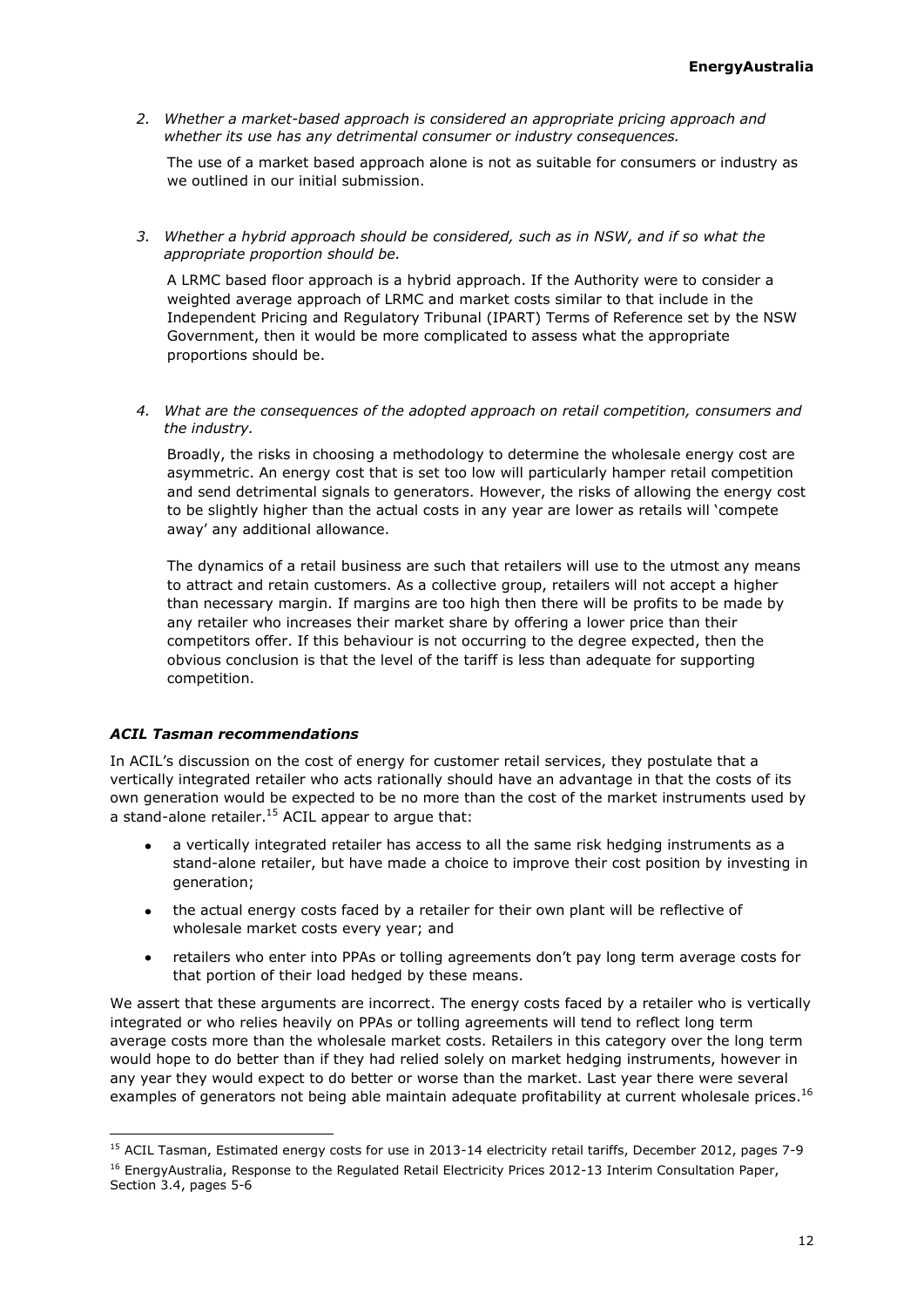We understand that the Authority is seeking to set a regulated retail tariff that suits the cost profiles of a variety of retailers; however, we feel it is oversimplifying the issues to suggest that all retailers will face actual energy costs that vary with market costs.

ACIL also state that:

*'… because of an expected oversupply of generation in Queensland in 2013-14, the LRMC to supply any additional load in 2013-14 for equal the marginal cost of the lowest cost of an existing generator. Being an existing plant, this LRMC would not include fixed or capital [costs] and can be expected to be noticeably lower than the market based methodology… '*

This is only true if an incremental LRMC is calculated. However, we recommend that a stand-alone LRMC value is determined which instead assumes a greenfield build of a complete set of new plant to supply the regulated load using current technology. The stand-alone approach is therefore not affected by matters relating to the current generation environment or outlook. We discussed the standalone approach in our earlier submission, $17$  and this approach was also recommended recently by Frontier Economics in their draft methodology report to IPART.<sup>18</sup>

## *Market liquidity*

ł

Another matter of concern to us in the Authority proposing to use a market cost approach is the lack of liquidity in the Queensland market. As we outline below this is likely to cause problems with the estimation of black energy and carbon costs. We question if an LRMC floor approach is not a more reliable and transparent method than a market cost method that must overcome a lack of good quality data.

For 2013-14 and later years, Queensland Base and Peak Swaps have become much more thinly traded on the Sydney Futures Exchange (SFE) for the period 6-12 months ahead (Q3 - Q4 2013, table 2) compared to 2012-13 trades the same time a year earlier (Q3 - Q4 2012, table 3).

| Quarter | <b>Base Swaps</b> | <b>Peak Swaps</b> | Caps |
|---------|-------------------|-------------------|------|
| Q3 2013 | 3739              | 75                | 258  |
| Q4 2013 | 3664              | 80                | 140  |
| Q1 2014 | 1187              | 40                | 245  |
| Q2 2014 | 803               | 5                 | 230  |
| Average | 2348              | 50                | 218  |

**Table 2: Queensland 2013-14 traded volumes as at 31/12/2012** (d-cyphaTrade)

## **Table 3: Queensland 2012-13 traded volumes as at 31/12/2011** (d-cyphaTrade)

| Quarter | <b>Base Swaps</b> | <b>Peak Swaps</b> | Caps |
|---------|-------------------|-------------------|------|
| Q3 2012 | 7252              | 94                | 157  |
| Q4 2012 | 7414              | 143               | 147  |
| Q1 2013 | 389               | 10                | 95   |
| Q2 2013 | 264               |                   | 95   |
| Average | 3830              | 63                | 124  |

<sup>&</sup>lt;sup>17</sup> EnergyAustralia, Response to the Regulated Retail Electricity Prices 2012-13 Interim Consultation Paper, Section 4.3, page 8

<sup>&</sup>lt;sup>18</sup> Frontier Economics, Methodology Report - input assumptions and modelling: A draft report prepared for IPART, November 2012, pages 10-12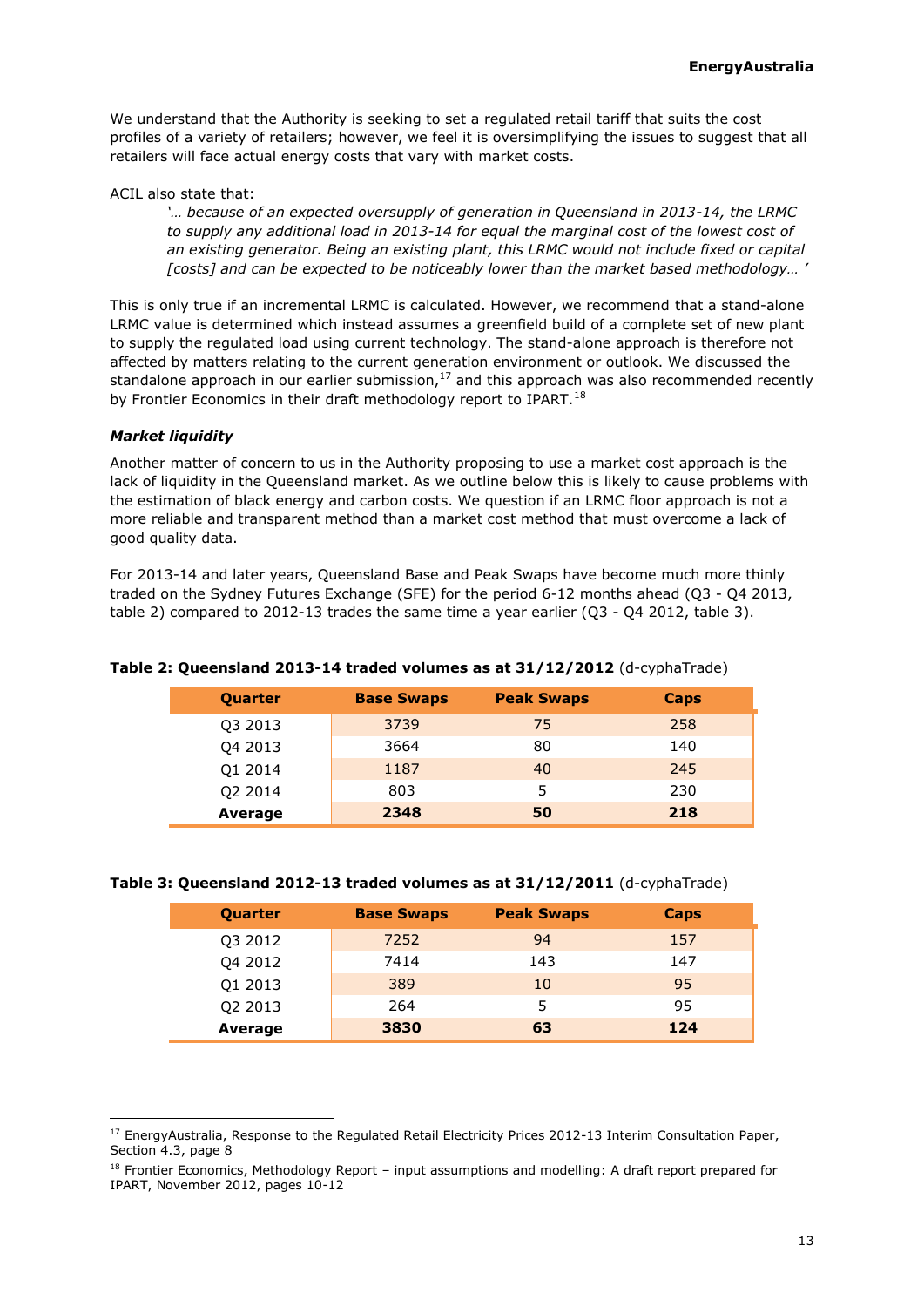In both cases, considerably fewer trades have occurred for SFE Swap products dated more than 12 months into the future (e.g. for Q1 -Q2 2013 Swaps traded as at  $31<sup>st</sup>$  December 2012). Although the situation may improve somewhat if ACIL use d-cypha data in several month's time, it is still deeply concerning to us that the Authority intends to rely on prices from d-cyphaTrade that are based on quarters with reduced liquidity.

The Delegation states that the Authority must have regard to 'the actual costs of making, producing or supplying the goods or services'. However, in the past ACIL have arrived at a market based energy cost that is not recognisable to us as being reflective of the energy costs we bear. In our view, the quality of the modelled output is affected by the reduced quality of the available input data.

## *Treatment of risk*

ł

In this review, we strongly urge the Authority to provide a full analysis of the energy risks a retailer must manage, including an explicit outline of each different type of risk and how this is accounted for in the energy costs, margin and/or headroom components. While ACIL has not been engaged to determine a margin on the wholesale cost, they have proposed methods to minimise residual market volume or price risk (i.e. by take the 95<sup>th</sup> percentile of simulated annual hedged prices). A comprehensive a clear view of the treatment of risk, margin and headroom in the Draft Determination and consultant reports will assist stakeholders in assessing the suitability of the overall approach.

## <span id="page-13-0"></span>**3.2. Approach to determining market cost**

The Authority seeks stakeholders' views on the following:

- a) Is ACIL's proposed method for estimating wholesale energy costs reasonable given the requirements of the Electricity Act and the Delegation?
- b) What other approaches should the Authority consider?
- c) What factors should ACIL take into account when determining modelling inputs such as customer load forecasts, plant outage scenarios, hedging strategies and spot price forecasts?

In terms of the market cost approach, we make the following comments on the approach outlined by ACIL:

- We reiterate the comments we made in our initial submission to this review.<sup>19</sup>
- It's not entirely clear how ACIL are intending to develop the regulated load traces  $\bullet$ and we request more information on this. We note that constructing a regulated load trace by selecting the regulated demands correlating in time to the developed system load profiles does not guarantee a representative regulated load. Notwithstanding this, we support the approach by ACIL to construct the system demands first and then the regulated load profiles subsequent to this. However, in order to demonstrate the appropriateness of the results, we request that the regulated load traces be shown to be within sensible ranges. We also request that the volatility of the system load and price traces be verified against historic outcomes over a representative period of time.
- We are supportive of ACIL's proposed approach to use the 95<sup>th</sup> percentile of energy  $\bullet$ cost estimates instead of the median of the 462 simulated annual hedged prices.

Our experience in recent reviews conducted by the Authority and other regulators has shown that the best way to assess a market modelling approach is to have key data and results sets made available and a detailed approach outlined so that we and other stakeholders may become comfortable that the approach leads to realistic outcomes. This

<sup>&</sup>lt;sup>19</sup> EnergyAustralia, Response to the Regulated Retail Electricity Prices 2012-13 Interim Consultation Paper, Section 4.1, 4.2, page 8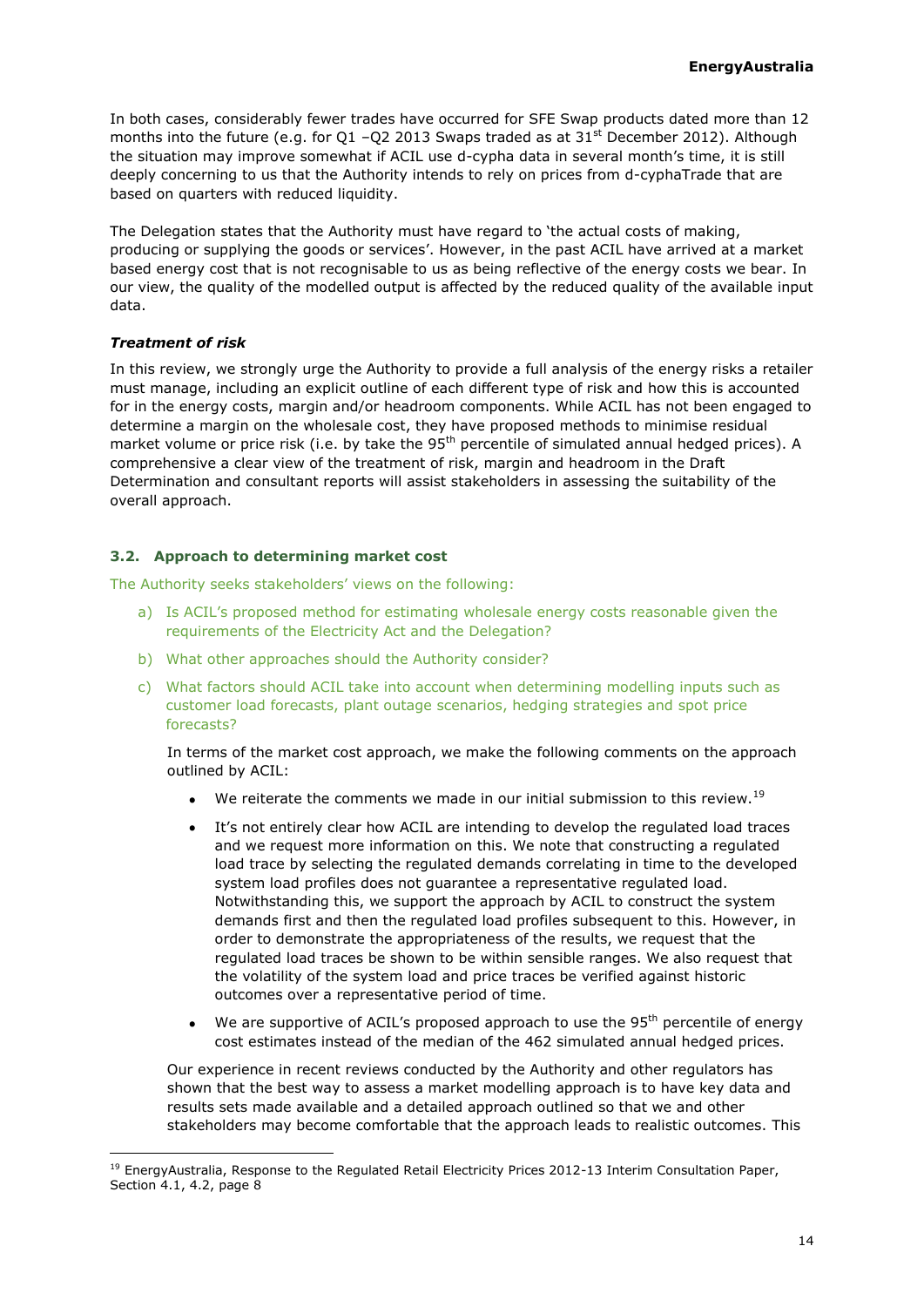data is required in enough time for stakeholders to review thoroughly before responding to the Draft Determination.

## **3.3. Enhancing time-of-use signals**

<span id="page-14-0"></span>d) How could appropriate time-of-use signals be included in energy cost estimates under the current metering and settlement arrangements?

We believe the best way for time-of-use pricing to be set up effectively in Queensland is to introduce interval metering (type 5 metering) into the retail market, which allows retailers to settle their energy costs against each customer's half hourly load profile, rather than against the Net System Load Profile (NSLP).

We do not support the artificial raising and lowering of the peak and off peak usage rates in the regulated retail tariffs for business or residential customers as this would makes the tariffs less cost reflective. This will introduce a new issue that will drive perverse behaviour in the retail market as customers with peaky load profiles would be preferred by retailers as the revenue obtained from these customers would provide a higher profit margin compared to customers with a less peaky load profile. A move to a less reflective tariff could also require rectification via a transition plan sometime in the future.

Apart from providing benefits in sharpening the price signal for TOU tariffs, a move to interval metering for small customers in the Energex area would also facilitate:

- other advanced types of pricing such as demand and critical peak pricing (see  $\bullet$ section [2.1\)](#page-6-1); and
- enable retailers to offer products and services associated such as the provision of  $\bullet$ detailed energy usage reports and advice on minimising energy costs through altering use of appliances.

In fact, a move to interval metering in Queensland would be expected to have a positive effect on competition as it enables retailers to offer more tailored prices and services to customers and therefore allows them to better differentiate themselves from their competitors. A broader range of types of products and services, especially ones that offer tangible benefits to customers, would also be expected to have a positive effect on customer satisfaction.

#### <span id="page-14-1"></span>**3.4. Carbon costs**

ł

#### e) Could ACIL's approach to estimating carbon costs be improved?

We are concerned that ACIL appears to be recommending that market data from dcyphaTrade be used as the basis for the carbon inclusive prices for the estimate of the wholesale energy cost. The futures prices beyond year one are demonstrably lower than the expected black + carbon price as the market is responding to the risk of carbon repeal. We showed this recently in detail for NSW for the 2014/15 year in our submission to IPART for their review of regulated retail pricing in NSW.<sup>20</sup> Continuing to use the same approach for carbon in each year of the period of the Delegation could undervalue the energy cost unless separate steps are taken to compare carbon inclusive and exclusive market costs and ensure carbon costs can be fully recovered by the regulated retail tariff.<sup>21</sup>

<sup>&</sup>lt;sup>20</sup> EnergyAustralia, Submission to the IPART Issues Paper for the Review of Regulated Retail Pricing 2013-16, pages 41-42

<sup>&</sup>lt;sup>21</sup> EnergyAustralia, Submission to the IPART Issues Paper for the Review of Regulated Retail Pricing 2013-16, pages 40-44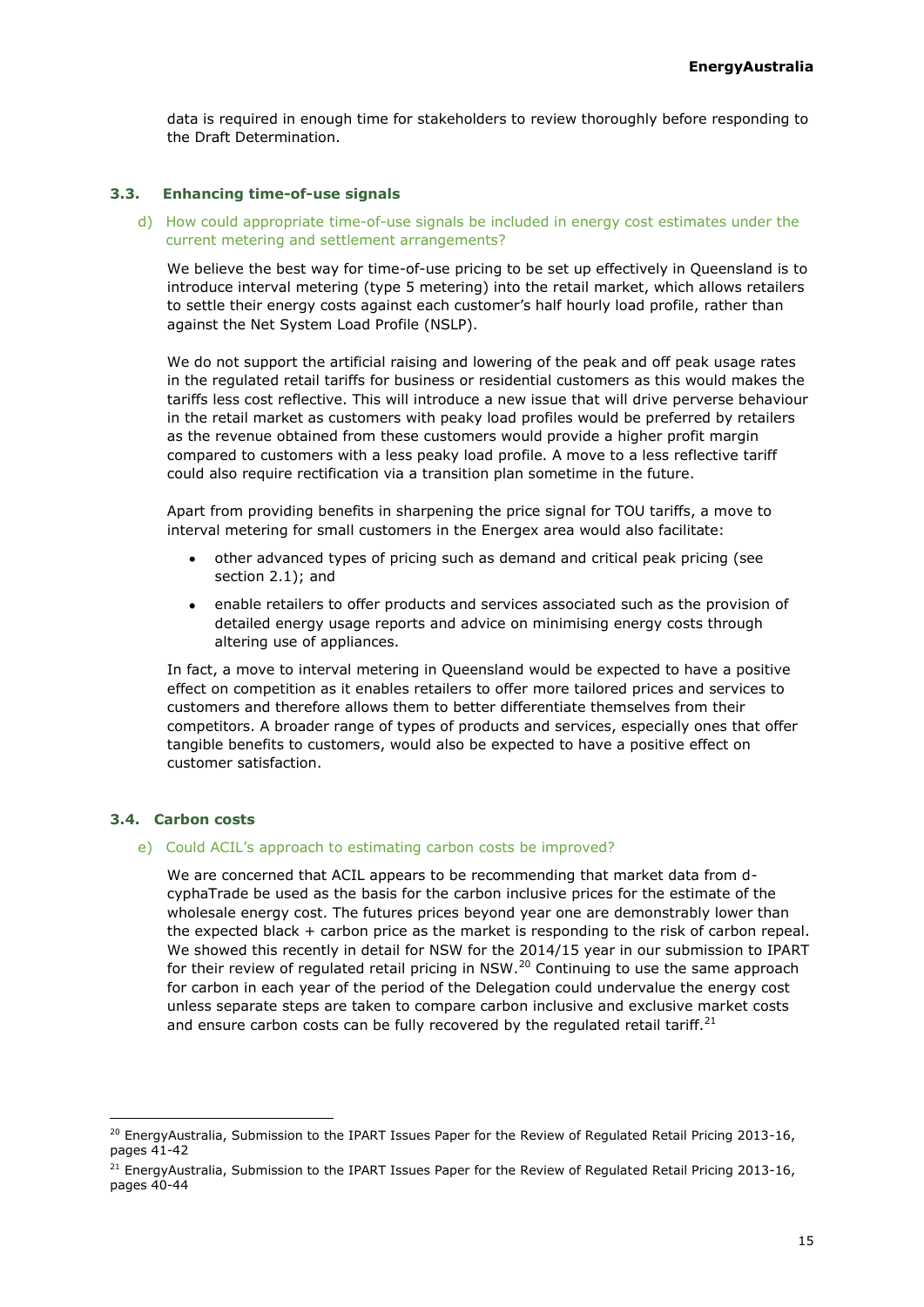## <span id="page-15-0"></span>**3.5. Queensland gas scheme**

The Authority seeks stakeholders' views on the following:

- a) How should a retailer's cost of complying with the Queensland Gas Scheme best be estimated?
- b) What data source(s) should the Authority use in modelling the Queensland Gas Scheme?
- c) Are there are any other issues that should be considered in estimating this cost component?

We support the continuation of the approach taken to estimating Queensland Gas Scheme costs used by the Authority in the 2012-13 Determination.

## <span id="page-15-1"></span>**3.6. Large-scale Renewable Energy Scheme**

The Authority seeks stakeholders' views on the following:

- a) How should the Authority estimate retailers' costs of complying with the ERET scheme?
- b) What factors should be considered in forecasting the REC costs likely to be incurred by retailers in the SRES and LRET markets?

The cost based approach to estimating the cost of the certificate is preferred over an approach referenced to market prices. Current liquidity in the traded Large-scale Generation Certificate (LGC) market is very low (figure 1), and had reduced greatly since the removal of supply from small-scale technologies since the beginning of 2011.



**Figure 1: Estimated LGC volume traded in the over-the-counter market**<sup>22</sup>

Retailers' obligations under the scheme are largely met through either building large scale renewable generation (predominantly wind farms) or long term contracting of the output of such generators. As the legislated target increases significantly to achieve the 20% renewable energy goal by 2020, significant new capacity will need to be built and will be the main driver of the cost of compliance. As such, the LRMC approach better reflects the costs to retailers than the limited volumes trading through the market.

We would not recommend that a market based approach be used only because it is more transparent and less complex than a LRMC based approach. The Authority should ensure that the resultant LRET cost allowance is accurate.

<sup>&</sup>lt;sup>22</sup> Sourced from internal data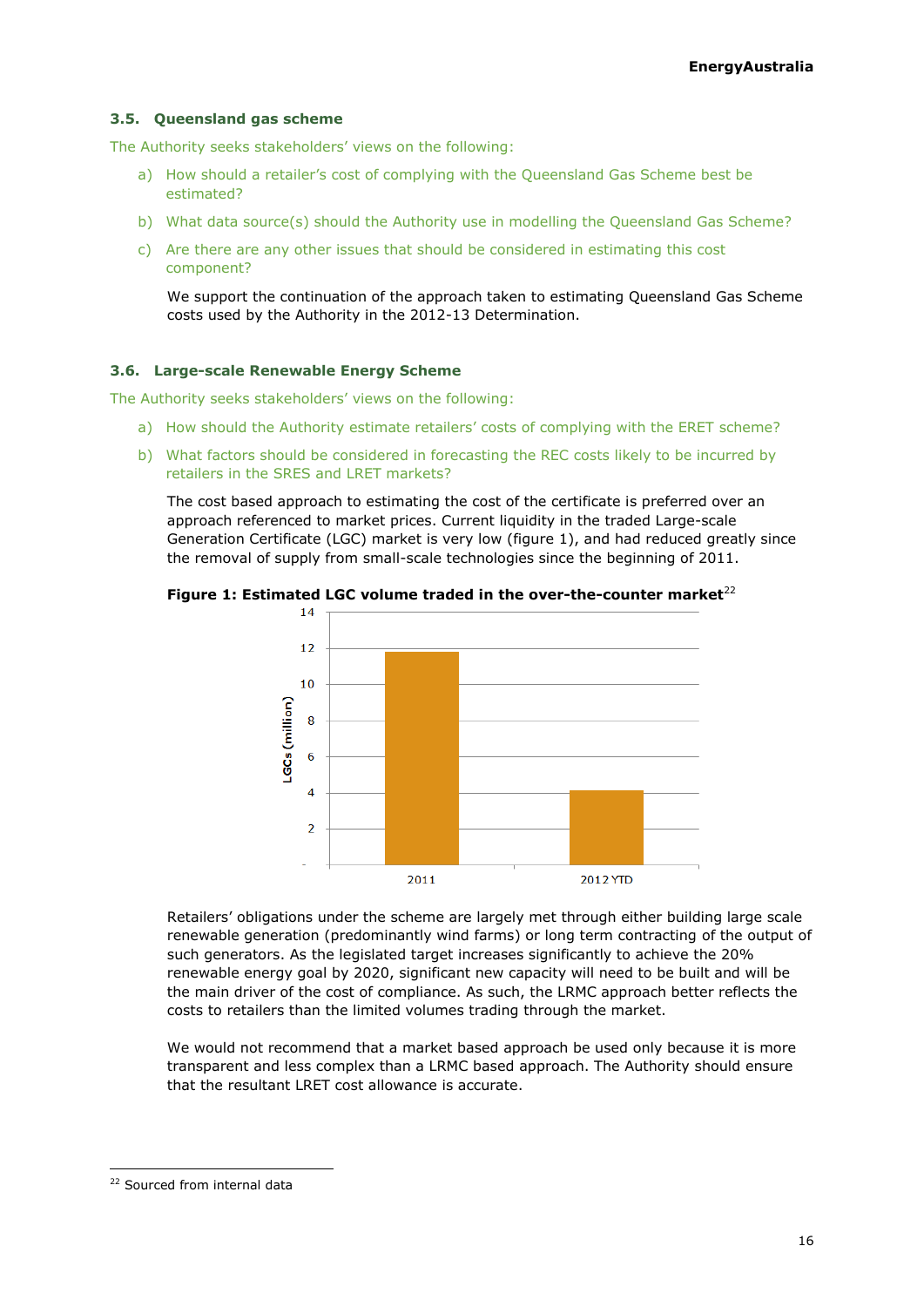## <span id="page-16-0"></span>**3.7. Small-scale Renewable Energy Scheme**

#### **3.7.1. Small-scale Technology Certificate prices**

c) Do stakeholders agree with using clearing house price in estimating SRES costs, or would market prices be more appropriate? How can the proportion of STCs sold through the clearing house be calculated?

ACIL has recommended that a price of \$40 should be allowed for Small-scale Technology Certificates. Under the current design of the SRES, the opportunity cost of the Small-scale Technology Certificate (STC) remains at \$40 and therefore we agree that the price continues to be set at that level.

While the market price of STCs has traded below this level in the brief history of the scheme, this has been due to the inability of the Clean Energy Regulator (CER) to forecast the effect of market factors such as the Solar Credits Multiplier and various state based feed-in-tariffs when setting the target Small-scale Technology Percentage (STP). These factors have largely been removed from the start of 2013, which will reduce greatly the creation of STCs, and will enable the CER to set a target more accurately in line with supply. With demand equal to supply, sellers will obtain the guaranteed \$40 offered by the clearing house. We note that at the end of November 2012 there were over 5 million STCs in the Clearing House.

Attempting to model other factors that may lead to market participants selling below the \$40, such as their individual holding costs, would be extremely difficult. As the STC market has matured it has also consolidated and the number of cash constrained participants has decreased.

#### **3.7.2. Addressing variations in the Small-scale Technology Percentage**

- d) Do stakeholders agree with using non-binding STP targets for 2014 and future years? Are there any better forecasts that the Authority could use?
- e) How should the Authority deal with variations from the STP targets used in determining 2013-14 prices?
- f) Are there any other issues that should be considered in estimating this cost component?

We note that downward pressure is expected to be placed on the number or STCs created following the announcement from the Federal Government of the phasing out of the solar credits multiplier from the  $1<sup>st</sup>$  January 2013.<sup>23</sup> This may lead to STP values being more stable in future. The Climate Change Authority has also very recently announced a recommendation that the STP the binding estimate be released in December each year instead of March.<sup>24</sup>

It appears difficult to create an approach to estimating the STP that would be seen by stakeholders as valid given that the CER publishes updated non-binding estimates several times a year. We believe that the difficulties in estimating SRES costs for any particular tariff year should be dealt with via either of the following approaches:

- a catch up mechanism in the following tariff year to address any over or under- $\bullet$ recoveries of SRES costs; or
- using the STP for the calendar year for the whole of the next tariff year rather than using a combination of the STP binding estimate for the first six months of the tariff year (i.e. July to December) and the non-binding estimate for the next calendar year (January to June).

<sup>&</sup>lt;sup>23</sup> Clean Energy Regulator[, http://ret.cleanenergyregulator.gov.au/Latest-Updates/2012/November/3](http://ret.cleanenergyregulator.gov.au/Latest-Updates/2012/November/3)

 $24$  Climate Change Authority, Renewable Energy Target Scheme: Final Report, Overview, page 4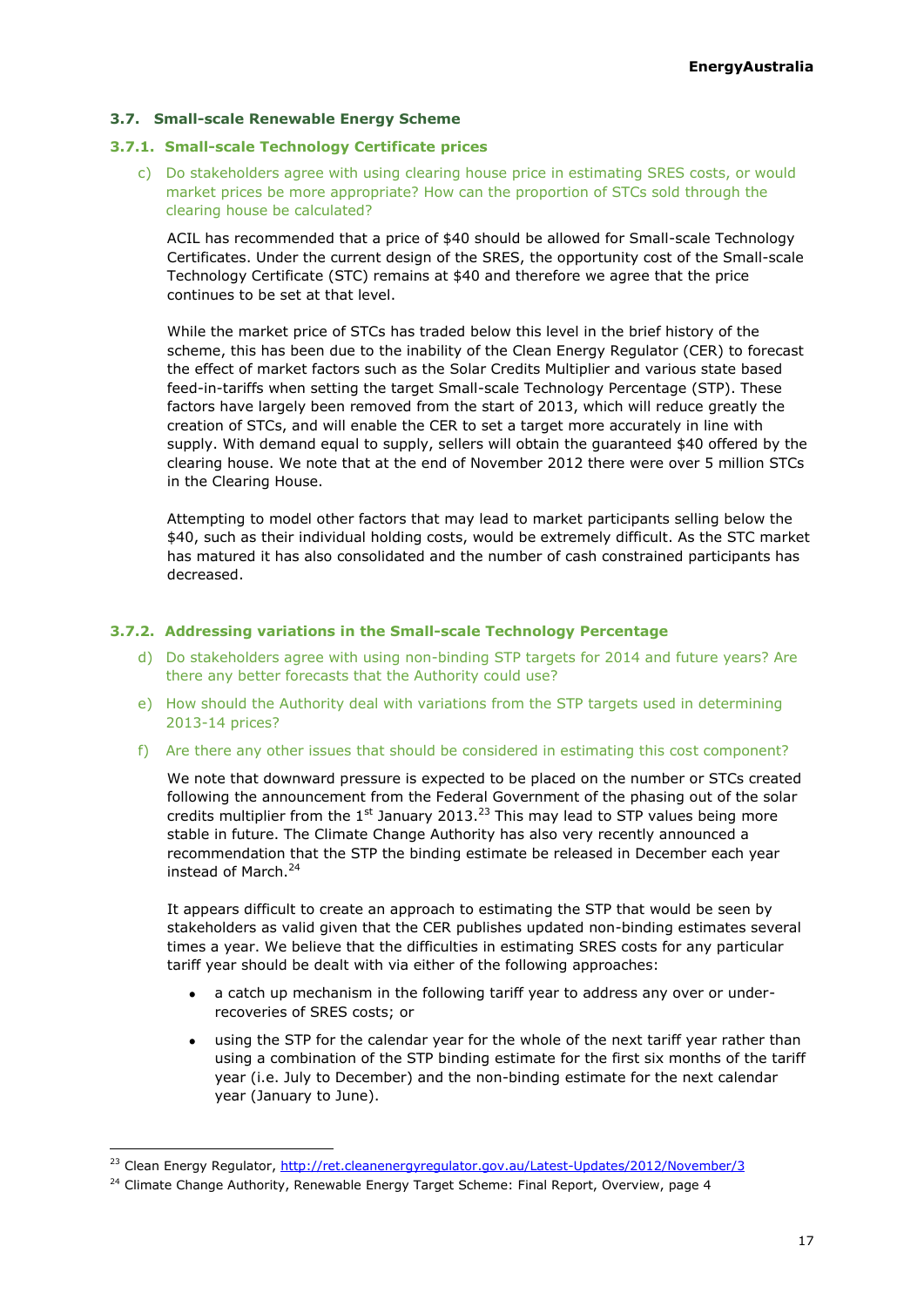## <span id="page-17-0"></span>**3.8. NEM participation fees and ancillary services charges**

The Authority seeks stakeholders' views on the following:

- a) How should the Authority estimate NEM participation fees and ancillary services charges incurred by retailers?
- b) Are there are any other issues that should be considered in estimating this cost component?

We support the method used by the Authority to determine NEM participation fees, however we believe it could be more appropriate to use a method to forecast the ancillary services charges rather than rely on historical data. Frontier Economics have established a predictive methodology for calculating ancillary services charges in their work with IPART.<sup>25</sup>

## <span id="page-17-1"></span>**3.9. Energy losses**

ł

The Authority seeks stakeholder's views on the following:

- a) How should the Authority take account of energy losses that occur between the regional reference node and the retail customer?
- b) Are there any issues other associated with the incorporation of energy losses in its energy cost estimate.

We support the approach taken by the Authority in determining energy losses in the 2012-13 Determination.

<sup>&</sup>lt;sup>25</sup> Frontier Economics, Final Report for IPART: Energy costs - Electricity retail review, April 2007, Appendix A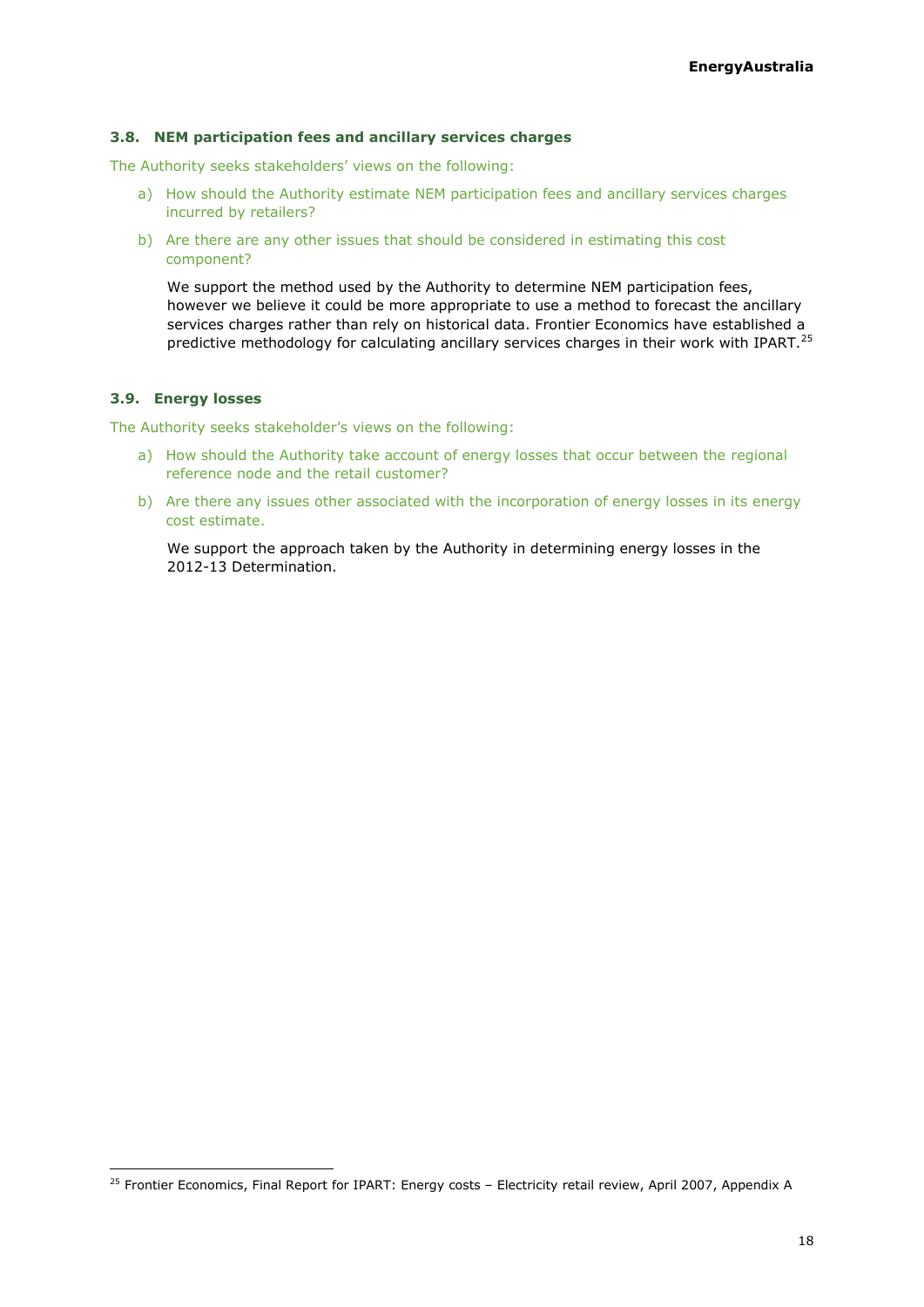## <span id="page-18-0"></span>**4. Retail costs**

ł

## <span id="page-18-1"></span>**4.1. Calculating retail operating costs**

The Authority seeks stakeholders' views on the following:

- a) Is the Authority's 2012-13 approach to determining the retail operating cost allowances appropriate to use for 2013-14? If not, what is an appropriate alternative approach and why would this be superior?
- b) Have there been any recent developments that would suggest a significant change in current costs has occurred?

As the Authority is now seeking to determine an approach to setting Retail Operating Costs (ROC) for a three-year Delegation period, we recommended that a more comprehensive approach is taken to ensure that the costs are appropriate rather than indexing the previous ROC value by the consumer price index (CPI). Retail operating costs are driven by completely different factors than those that contribute to the CPI.

With the increases in network costs and also carbon costs, both the risk of non-payment and the amount lost when debts are eventually written off, has increased. This means, increase working capital is now required to manage customers paying their bills in arrears. As a consequence of the number of customers defaulting, we have also experienced growth of complaints, credit and collection, and call centre costs. These costs could be compensated through either an increased allowance for retail operating costs, or an increase to the allowance for retail margin.

New sources of cost have also been introduced over the last regulatory period. In supporting services that customers demand, such as solar, we can face much higher fixed costs through that customer's lifecycle. As other new schemes are introduced, we believe we will see that some costs will greatly increase in a similar way to that experienced for solar customers.<sup>26</sup> These costs can be exacerbated if schemes are set up inefficiently by industry or government.

Although the industry and individual businesses do make changes over time to move to a more efficient level in servicing these customers, it cannot be said that the retail operating costs will ever be as low for solar customers (for example) as they are for customers without solar panels as. We disagree with the Authority's statement in the recent Draft Determination on the Solar Feed-in tariff in Queensland that additional retail costs for solar customers will reduce to negligible levels in the next few years.<sup>27</sup> There will always be more tasks to complete at installation and quoting stages, more to explain to the customer, a wider variety of industry data to manage for solar customers and these components are very unlikely to diminish to negligible levels over this regulatory period.

Retailers are always going through some level of change, but it has been particularly acute recently and will continue for at least the next few years as we evolve to deal with the digital environment and further regulatory changes. As we've argued for the energy cost allowance, it is important that the Authority set the regulated tariff at the right level overall to ensure that Queensland continues to see the benefits of competition. There are many smaller retailers who are not currently playing a particularly active role in the Queensland market and we believe that this is due to the regulated tariff being too low. Therefore, we recommend that the Authority make sure that ROC and all other components of the regulated retail tariff are set at an efficient level.

<sup>&</sup>lt;sup>26</sup> EnergyAustralia, Submission to the QCA Issues Paper on Estimating a Fair and Reasonable Solar Feed-in Tariff for Queensland, September 2012, pages 3-4

<sup>&</sup>lt;sup>27</sup> QCA, Estimating a Fair and Reasonable Solar Feed-in Tariff for Queensland: Draft Report, November 2012, page 25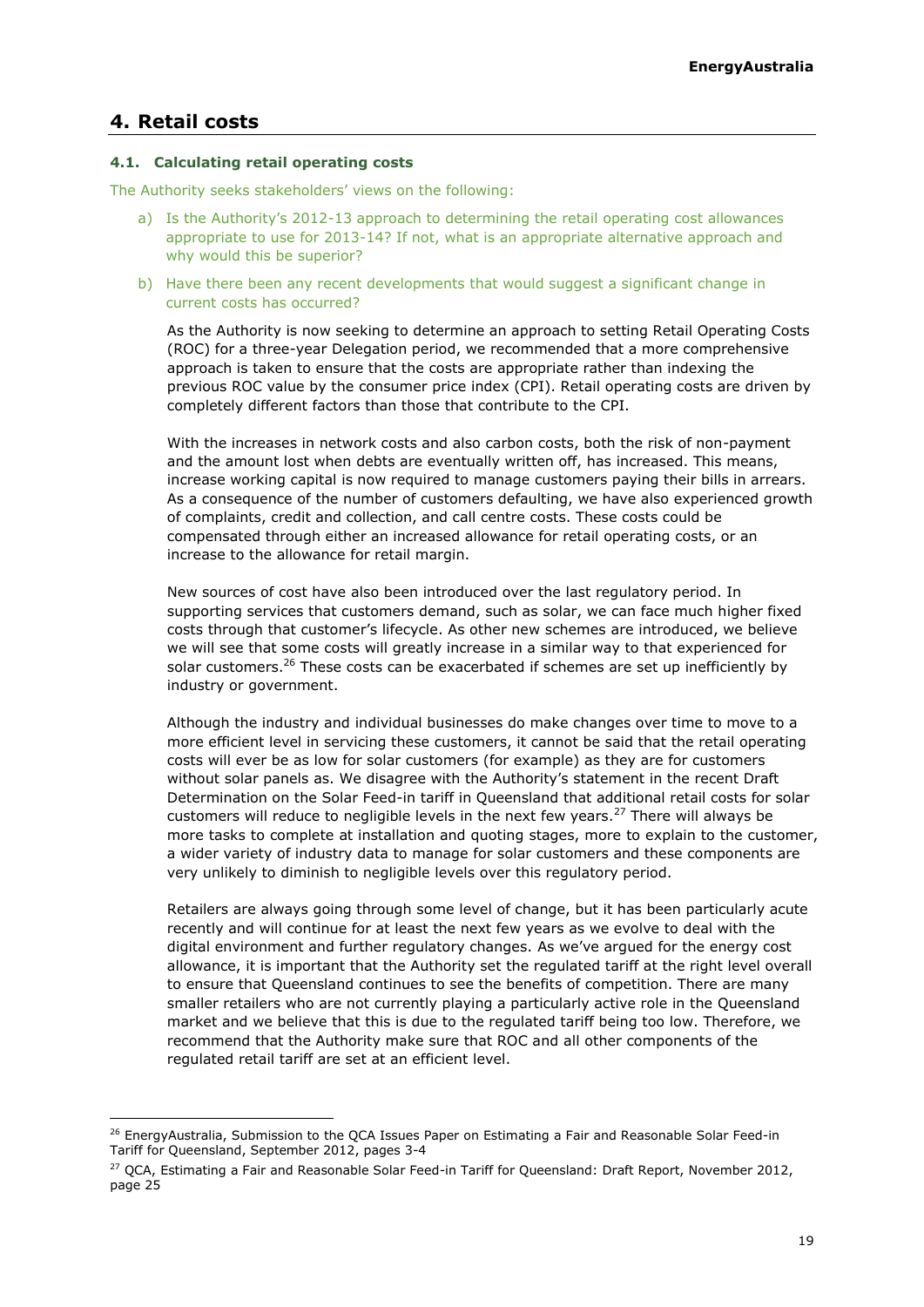## <span id="page-19-0"></span>**4.2. Applying retail operating costs to tariffs**

The Authority seeks stakeholders' views on the following:

- a) Is the Authority's 2012-13 approach to allocating ROC to retail tariffs cost reflective?
- b) If not, what would be a more cost-reflective approach, and why?

In the last Determination the Authority allocated ROC to the fixed component of each retail tariff and we believe this remains a suitable approach to use in the next regulatory period.

The Authority is correct in indicating that retail costs tend to vary more with customer numbers than they vary with electricity consumption.<sup>28</sup> The only retail cost component that we believe is partly influenced by consumption is the cost of bad debts. However, even taking this into account only a small percentage of the overall retail operating costs could be considered variable.

## <span id="page-19-1"></span>**4.3. Retail margin**

#### <span id="page-19-2"></span>**4.3.1. Estimating the retail margin**

The Authority seeks stakeholders' views on the following:

a) Is there any evidence to suggest that the current retail margin of 5.4% should change?

As the 5.4% retail margin was based on analysis that SFG carried out for IPART in 2009-10 for the NSW regulated retail customer base we suggest that the Authority should undertake a more thorough review of this component for the next regulatory period. Not only is the Queensland retail market quite different to the NSW market, there have also been major changes over the last few years.

The retail margin calculated by SFG process focuses on systematic risk. There are indications of a longer term change to the one-to-one relationship previously seen between electricity consumption and gross domestic product. This is likely to result in increasing systematic risk for electricity retail businesses meaning that it a increase in retail margin is likely to be required.

However, we believe that the retail margin in Queensland should be set a higher level than the 6.5-7% we recommended in NSW as there are other major (non-systematic) risks that retailers face in Queensland, which are not compensated for elsewhere in the regulated cost allowances. We recommend that the Authority assess each of these and add an additional percentage to the overall retail margin:

- The risks associated with maintaining alignment between retail and network tariffs without the ability to use cost pass-through reviews to address changes in costs (see section [2.3\)](#page-8-1).
- Similarly, there is no indication of how other types of unforeseen events (e.g. government or regulatory changes, major market changes or industry driven changes will be allowed for in the ROC component.
- ACIL Tasman have been engaged to determine the wholesale energy costs but appear not to be undertaking a thorough assessment of energy cost related risks and making allowance for this in the wholesale energy costs they develop. It is crucially important that energy cost risks are accounted for in the retail margin, especially if The Authority proceeds with using a market based approach to determining the energy cost component of the regulated retail tariff.

Retailers face significant risks in minimising exposure to very high price periods and can quickly go out of business if these risks are not well-managed. In these

<sup>&</sup>lt;sup>28</sup> QCA, Consultation Paper, page 23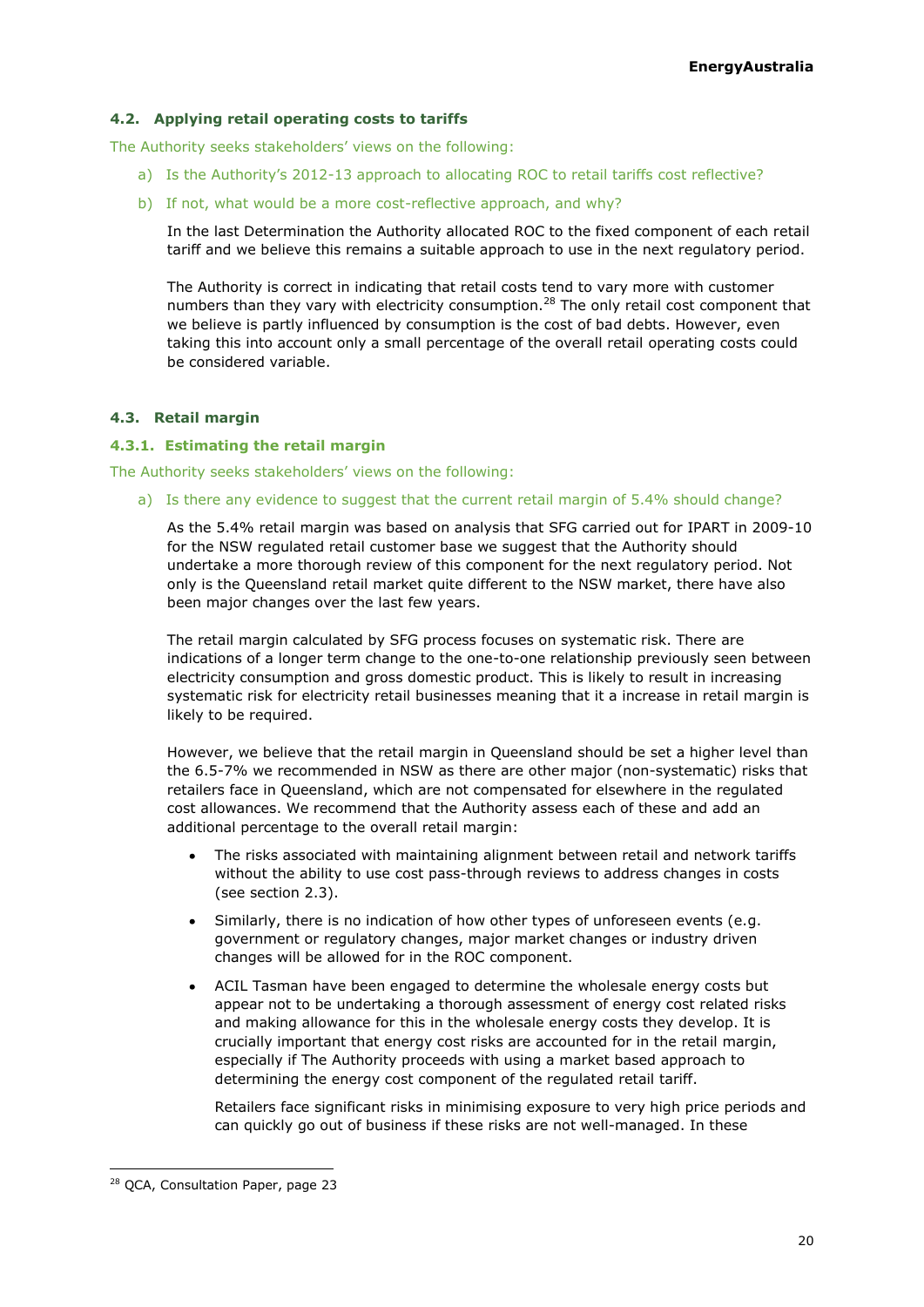circumstances a catch-up in the next year is not a good approach, allowance must be made for risk in each year.

- b) If [the current retail margin of 5.4% should change], what level should the margin be set at and why?
- c) What information should the Authority rely upon in determining an appropriate margin?

Using analytical methods, it can be time-consuming and complex to determine a suitable range for retail margin based on systematic risk. However, we contend that a risk premium should be added to account for the volume uncertainty during this period until electricity volumes return to a new base level. Given the risky environment that retailers operate under we believe that the current 5.4% is too low. As part of the IPART review we submitted that a range between 6.5-7% may be appropriate given the risks our investors face. It is important to note that this only covers the systematic portion of the risk faced by retailers.

As discussed above, we contend that the retail margin set for the Queensland regulated tariff should also consider sources of non-systematic risk. We strongly recommend that the Authority does not utilise the new retail margin percentage that is being developed by SFG Consulting for IPART in isolation, and also does not rely on a benchmarking approach alone.

In the Consultation Paper, the Authority outlines reasons why it would not seek to rely on retail margin decisions in South Australia, Tasmania and the ACT. We agree that these markets are significantly different to Queensland and agree with the Authority that these decisions on retail margin are not relevant for this review. We would like to see a complete assessment of the retail margin specifically for the Queensland market that addresses the issues above.

The higher the level of competition the more incentive a retailer has for reducing their own margin to attract customers. If the margin is set too low then there will be less incentive for existing retailers to offer innovative deals to customers and minimal incentive for new entrants to enter the market. The end result is a stagnant market. In contrast a higher retail margin will encourage new competitors to enter the market and gain market share via discounting and new offerings.

## **4.3.2. Applying the retail margin to tariffs**

The Authority seeks stakeholders' views on the following:

- a) Do you agree with the Authority's 2012-13 approach to applying the retail margin to retail tariffs?
- b) If not, what would be a more appropriate approach and how would it be applied in practice?

The approach previously used by the Authority in applying the retail margin to all cost components of each retail tariff is still the most suitable method in our view. The Authority is correct in stating that network costs are not a costless pass-through for retailers due to cash flow issues. <sup>29</sup> Rising network costs can also affect retailer's bad debt costs. Therefore, we support the retail margin being applied to both the N and R components.

<sup>&</sup>lt;sup>29</sup> QCA, Consultation Paper, page 24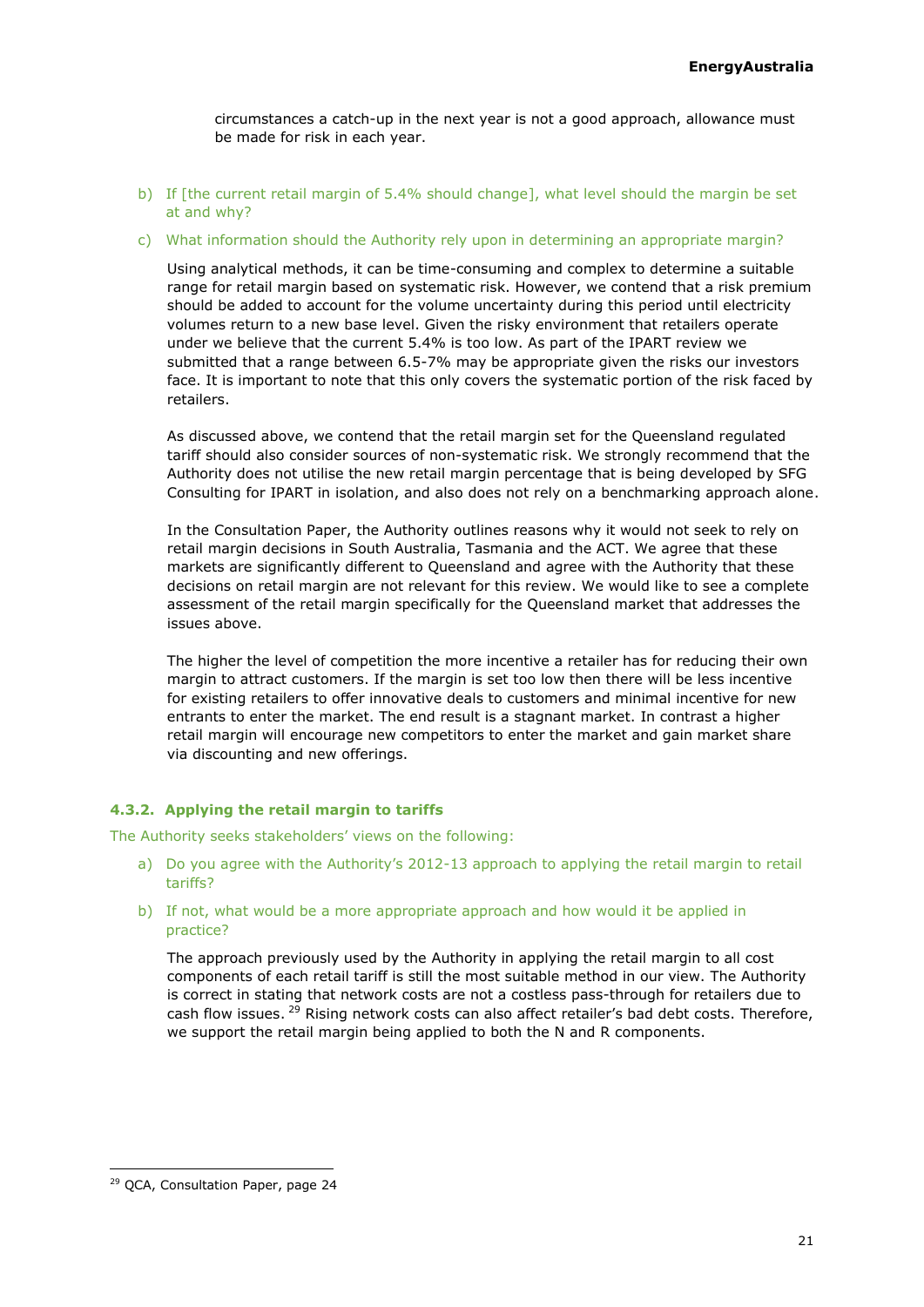## <span id="page-21-0"></span>**5. Competition and other issues**

## <span id="page-21-1"></span>**5.1. Competition considerations**

## **5.1.1. The state of retail competition in Queensland**

## *Switching activity and what it indicates about the level of competition*

It is very concerning to us that the Authority believes that retail competition in the Queensland electricity market has not been negatively affected by the pricing outcome in the 2012-13 Determination. We reaffirm the statements we made about competition based on analysis of Australian Energy Market Operator (AEMO) data and our own internal data in our submission to the Initial Consultation Paper.<sup>30</sup> The latest retail transfer statistics were very recently published by the AEMO and this shows a decline back to a 12% monthly annualised churn rate in December 2012, which further indicates an average decline since July 2012.<sup>31</sup>

In assessing competition in Queensland we also encourage the Authority to take a closer look at which retailers are contributing most to the transfer figures reported by AEMO and to look at the trends in activity for individual retailers over time. The Authority refers to the possibility of retailers 'withdrawing from the market'. Except in the case of severe financial difficulty, we would be surprised to see a retailer withdraw completely from the retail market once they have made a decision to enter. Retailers tend to make long-term decisions about market entry. When conditions are tough, they will reduce their sales and marketing behaviour significantly, but will still remain in the market. Some channels to market can be considered more active and easier to shut down at short notice, while other (more passive) channels are expensive to close down once set up and are usually left open at times when a retailer would rather not be accepting new customers. There is also the matter of wholesale energy commitments, which can also be costly to exit.

A closer inspection of retail transfer data, we believe, would show that many retailers in Queensland are becoming more passive in acquiring and retaining customers. Some people may consider that this is not such a bad thing. However, if this situation looks set to continue for the indefinite future, then it is possible that some retailers will cut their losses and exit formally from the market. This would clearly be a backward step for competition.

## *Price and non-price based competition*

We have not seen the same level of competitive breadth and intensity due to the regulatory risk in Queensland reducing the attractiveness of the market, particularly for smaller second tier retailers and new market entrants. Competition in the Queensland electricity market is predominantly discount focused and we are not starting to see the emergence of non-price based offers that assists consumers to more effectively control and manage their energy costs and as we other in other states.

The Authority's Price Comparator website provides all available market based electricity prices available to residential customers in South East Queensland. We accessed this to attempt to verify the 15% discount being offered by one retailer as reported by the Authority in the Consultation Paper.<sup>32</sup> At the time we accessed the site (in early January 2013), there we no offers that were close to offering an overall 15% discount off Tariff 11 and not even any that had a 15% discount off usage prices only. The highest overall discount we found offered on Tariff 11 was an overall 11% discount from two retailers (based on a 12% discount off usage rates). Thus, it appears that there has only been only an increase of one percentage point from the 2011-12 maximum discount reported by the Authority.

<sup>&</sup>lt;sup>30</sup> EnergyAustralia, Response to the Regulated Retail Electricity Prices 2012-13 Interim Consultation Paper, Section 4.1, 4.2, page 10-11

<sup>&</sup>lt;sup>31</sup> AEMO, Retail Transfer Statistical Data Specifications, December 2012, <http://www.aemo.com.au/Electricity/Data/Metering/Retail-Transfer-Statistical-Data>

<sup>&</sup>lt;sup>32</sup> OCA, Consultation Paper, page 27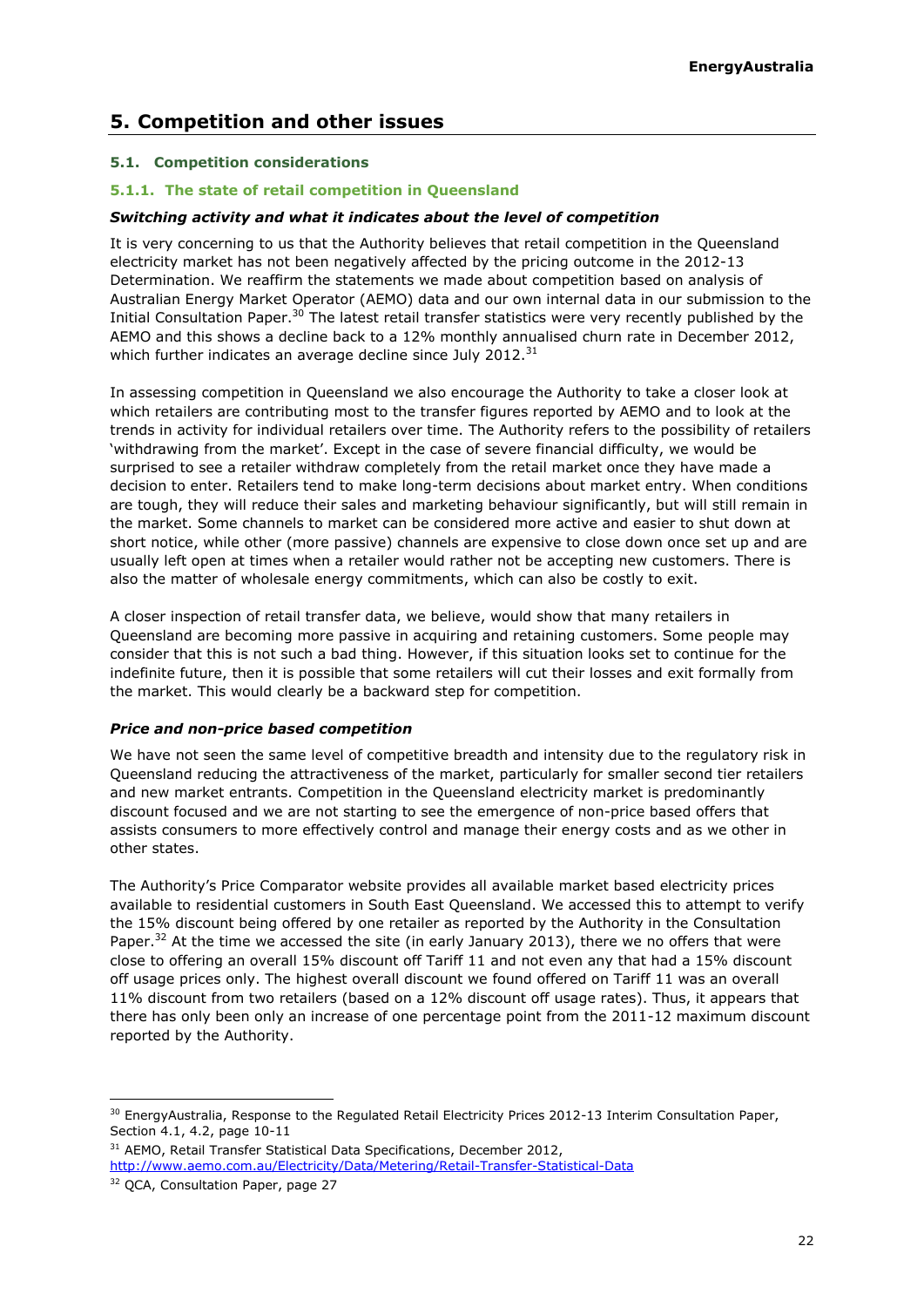Queensland is the only competitive retail electricity market in Australia that has such a slowmoving market in terms of discounting and introduction of non-price offers for residential customers. While the market is competitive in some senses, far greater improvements and benefits could be realised over time. To encourage competition, we believe the Authority should determine a regulated retail price that better reflects the costs that face in managing all the underlying costs of electricity supply including an appropriate margin and headroom. As we have discussed above, competition could also be improved by the introduction of interval metering for small customers in the Energex region (section [3.3\)](#page-14-0).

## **5.1.2. Assessing competition and determining headroom**

The Authority seeks stakeholders' views on the following:

a) What matters should the Authority take into account to assess the effectiveness of competition in SEQ? What information could assist the Authority in this task?

In assessing competition, the factors that we think would be suitable for use in this review are:

- the change in the number of active retailers:
- the trend in marketing activity for individual retailers (as assessed by trends in retail market transfer activity published by AEMO and discussed in the section above);
- the number and range of different types of retail offers available;
- the trend in pricing and discounts;  $\bullet$
- customers' ability to access the competitive market;  $\bullet$
- customers' attitudes to, and awareness of, retail offers; and
- customer satisfaction with choice of retail offers.  $\bullet$

This information to assess most factors is already accessible to the Authority. The last three factors, however, are probably best assessed via a customer survey. We encourage the Authority to make use of the detailed market transfer statistics to delve further into the trends underlying the high level charts published by AEMO.

#### b) What impact has the level of headroom had on competition in SEQ?

The fact that discounting has not risen by 5% on average suggests that the explicit headroom component has been used by retailers to cover costs. Therefore, we believe the headroom has partly negated the impact to competition that has resulted from the decision in the 2012-13 Determination to set the regulated tariff level too low.

c) Are there other factors impacting on competition in SEQ? How could these be addressed?

## d) What else should the Authority take into account in determining the appropriate level of headroom?

There are no other significant factors impacting competition in South East Queensland other than those covered by the Authority and those we've addressed in our submission. The main factors we believe are stalling the development of competition in the Queensland retail electricity market that the Authority should take into account when assessing the appropriate level for headroom are:

- the use of the market cost approach in setting the energy cost component leading to an overall regulated tariff that does not allow the level of retail margin and headroom anticipated by the Authority and is limiting discounting, investment and innovation in the retail market;
- the lack of cost reflectivity of some tariffs;